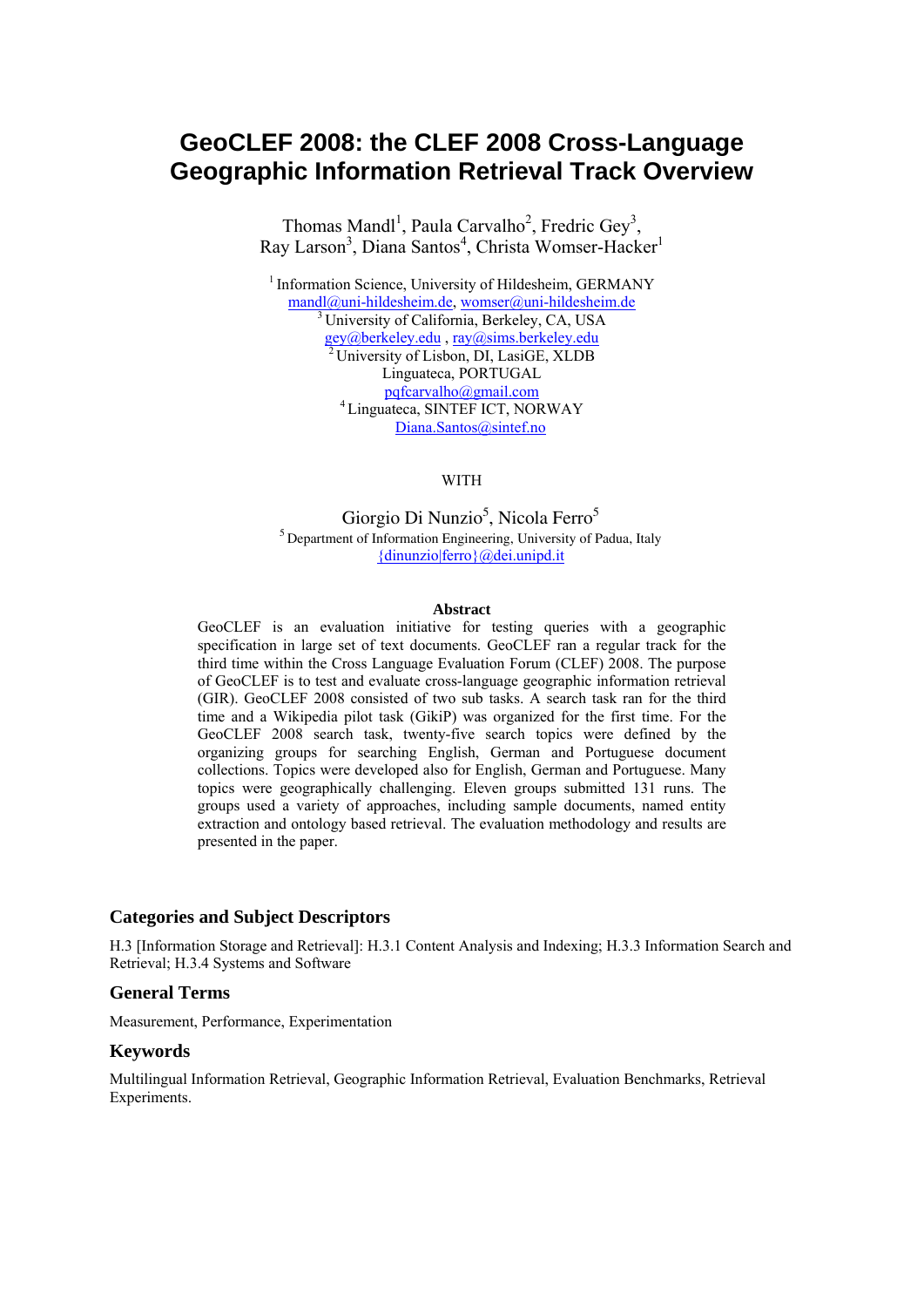## **1 Introduction**

The Internet has brought a large number of geographic services which range from map services to route planning and hotel reservation systems. Many queries for search engines are of geographic nature. The development and the evaluation of information retrieval systems which allow and optimize the geographically oriented access to information is of high practical relevance.

Geographical Information Retrieval (GIR) concerns the retrieval of information involving some kind of spatial awareness. Many documents contain some kind of spatial reference which may be important for IR. For example, to retrieve, rank and visualize search results based on a spatial dimension (e.g. "find me news stories about riots near Paris and their consequences").

 GeoCLEF is the first track at an evaluation campaign dedicated to evaluating geographic information retrieval systems. The aim of GeoCLEF is to provide the necessary framework in which to evaluate GIR systems for search tasks involving both spatial and multilingual aspects. Participants are offered a TREC style ad hoc retrieval task based on existing CLEF newspaper collections. GeoCLEF 2005 was run as a pilot track in 2005 and in since 2006, GeoCLEELF was has been a regular CLEF track. GeoCLEF has continued to evaluate retrieval of documents with an emphasis on geographic information retrieval from text. As such, searches with a geographic condition require the combination of spatial information and content based relevance into one result. Often, spatial reasoning is necessary to solve the search tasks.

Eleven research groups (13 in 2007) from a variety of backgrounds and nationalities submitted 131 runs (108 in 2007) to GeoCLEF.

For 2008, Portuguese, German and English were available as document and topic languages. As in previous years, there were two Geographic Information Retrieval tasks: monolingual (English to English, German to German and Portuguese to Portuguese) and bilingual (language X to language Y, where X or Y was one of English, German, or Portuguese).

GeoCLEF developed a standard evaluation collection which supports long-term research. Altogether, 100 topics including relevance assessments have been developed over the four last years (one pilot run and the three regular tracks). Another set of 26 CLEF ad-hoc topics with spatial restrictions has been identified and can also be used as a benchmark. It is intended to make the topics and the relevance judgment files publicly available on the GeoCLEF website  $\frac{1}{1}$ .

| <b>GeoCLEF Year</b> | <b>Collection Languages</b>          | <b>Topic Languages</b>                         |
|---------------------|--------------------------------------|------------------------------------------------|
| $2005$ (pilot)      | English, German                      | English, German                                |
| 2006                | English, German, Portuguese, Spanish | English, German, Portuguese, Spanish, Japanese |
| 2007                | English, German, Portuguese          | English, German, Portuguese                    |
| 2008                | English, German, Portuguese          | English, German, Portuguese                    |

**Table 1.** GeoCLEF test collection – collection and topic languages

Geographical Information Retrieval (GIR) concerns the retrieval of information involving some kind of spatial awareness. Many documents contain some kind of spatial reference which may be important for IR. For example, to retrieve, rank and visualize search results based on a spatial dimension (e.g. "find me news stories about riots near Paris and their consequences").

Many challenges of geographic IR involve geographical references which are often vague, ambiguous multi-lingually challenging [2, 3, 9]. Ambiguity e.g. can occur as homonymy between a geographical and a nongeographical term (*Santos* as a Brazilian city and *santos* as a Brazilian and Spanish word for saints) or between several places (e.g. *Neustadt, Albertville*) and even as combination of the two (e.g. *Halle* is the name of two midsized German cities and a word for hall or gym). Some references to places are multi word groups and need to be recognized (e.g. *Rio Grande do Sul*, *Newcastle upon Tyne*). Multi-lingual retrieval requires systems to match references to a place from one language to another. Sometimes these may differ (e.g. *Athens*, *Athen*, *Atenas*, *Atina*) and sometimes not. Often spatial reasoning is necessary to solve information needs (e.g. demonstrations in cities in *Northern Germany*).

The GeoCLEF track comprises two sub tasks. The main search task with newspaper collections is described in the following sections. The GikiP task<sup>2</sup> evaluates searches for Wikipedia entries which require some geographical processing. It is describes in a separate overview paper [11].

<sup>|&</sup>lt;br>|<br>| http://www.uni-hildesheim.de/geoclef/

<sup>2</sup> http://www.linguateca.pt/GikiP/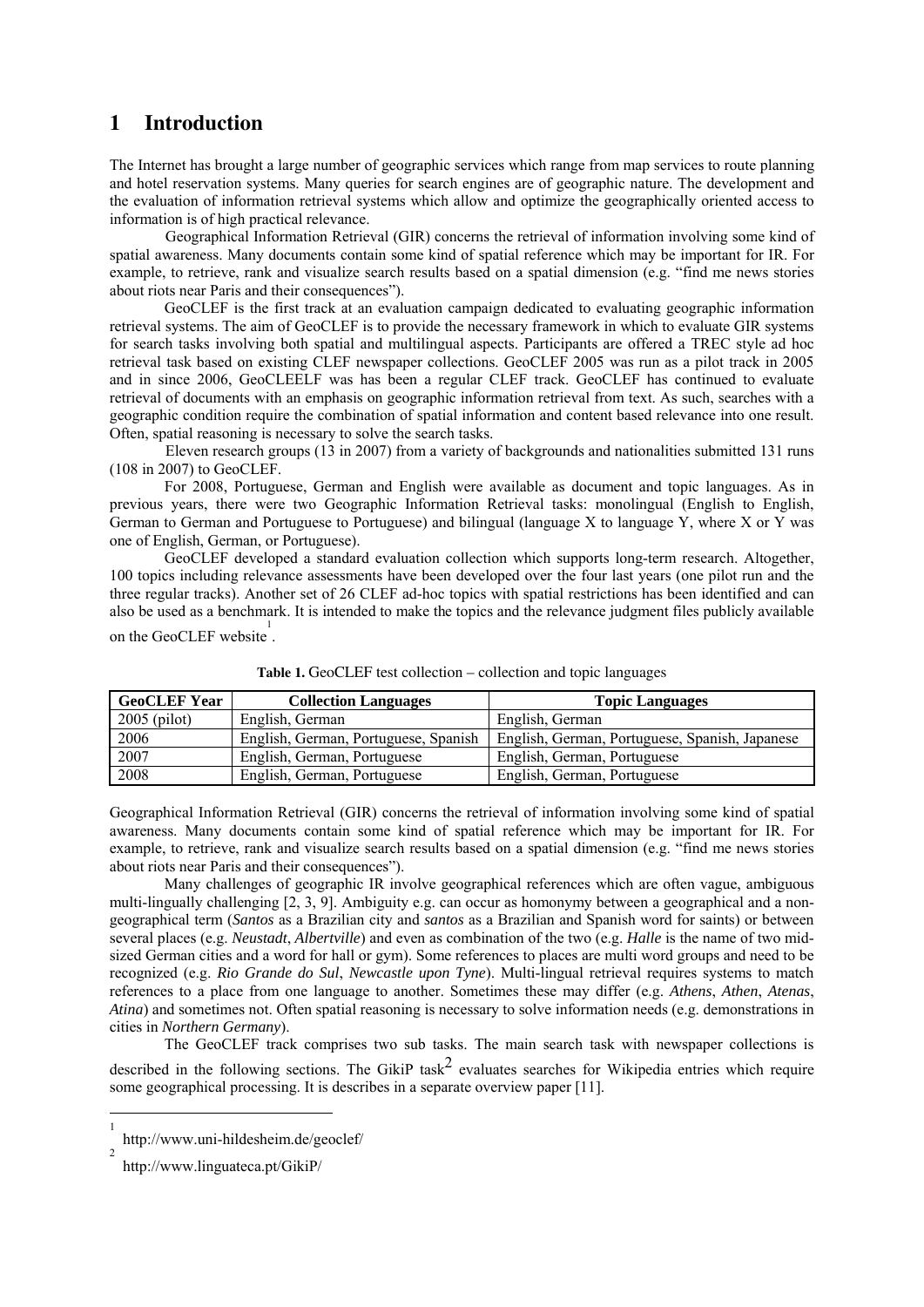## **2 GeoCLEF 2008 Search Task**

The geographic search task is the main task of GeoCLEF and it is developed like the CLEF ad-hoc task. The following sections describe the test design adopted by GeoCLEF.

#### **2.1 Document Collections used in GeoCLEF 20087**

The document collections for this year's GeoCLEF experiments areis identical to the ones used for GeoCLEF 20076,. It consists of newspaper and newswire stories from the years 1994 and 1995 used in previous CLEF adhoc evaluations [1]. The collections contain stories covering international and national news events, therefore representing a wide variety of geographical regions and places. The English document collection consists of 169,477 documents and was composed of stories from the British newspaper The Glasgow Herald (1995) and the American newspaper The Los Angeles Times (1994). The German document collection consists of 294,809 documents from the German news magazine Der Spiegel (1994/95), the German newspaper Frankfurter Rundschau (1994) and the Swiss newswire agency Schweizer Depeschen Agentur (SDA, 1994/95). For Portuguese, two newspaper collections were utilized: *Público* (106,821 documents) and *Folha de São Paulo* (103,913 documents). Both are major daily newspapers in their countries. The Portuguese collections are also distributed for IR and NLP research by Linguateca as the CHAVE collection<sup>3</sup> [6].

In all three collections, the documents have a common structure: newspaper-specific information like date, (optionally) page, issue, special filing numbers and usually one or more titles, a byline and the actual text. The document collections were not geographically tagged and contained no semantic location-specific information. Although the Portuguese collection can also be found in a fully parsed version, we have no information that this has been used by any participant.

| Table 2. GeoCLEF 20087 test collection size |
|---------------------------------------------|
|---------------------------------------------|

| Language                                    | . .<br>$\mathbf{r}$<br>English | ÷erman       | $\mathbf{r}$<br>:tuguese<br>Por                   |
|---------------------------------------------|--------------------------------|--------------|---------------------------------------------------|
| $\sim$ $\sim$<br>documents<br>Number<br>-of | $1 - 1$<br>60<br>∪             | 294.<br>.809 | $\overline{\phantom{a}}$<br>210.<br>$\Delta$<br>◡ |

#### **2.2 Generating Search Topics**

A total of 25 topics were generated for this year's GeoCLEF (GC76 - GC100). Topic creation was shared among the Portuguese and the German groups, who created all topics utilizing the DIRECT System provided by the University of Padua. As in the past years, DIRECT included a search utility for the collections. Topics are meant to express a natural information need which a user of the collection might have.

Topic creation was performed in two stages. First, each group devised a set of candidate topics in their own language, whose appropriateness was checked in the text collection available for that language. The first choice was based on monolingual criteria These topic candidates were subsequently checked for relevant documents in the other collections. In many cases, it is difficult to find geographically interesting topics below the granularity of a country. Regional events with much coverage in one country do not often lead to many newspaper articles in other countries. As a consequence, the topics need to be partially modified or refined by relaxing or tightening the content or the geographic focus. Reasons driving this process were the absence of relevant documents in one of the languages, the complexity of topic interpretation and/or even translation into the other languages. For example, a candidate topic on fish on the Iberian Peininsula had relevant matches in the Portuguese collection. But not only did it lack matches in the other language newspapers but some of the species (e.g. *"saramugo*") were very hard to translate into German or English. The fish called *saramugo* seems to a species which lives only in Spanish and Portuguese rivers. Consequently, the spatial parameter (*Iberian Peninsula*) remained, but the subject was replaced by a matter more prone to attention from international mass media, (directly or indirectly) related to political and/or economical issues: in this case the state of agriculture. It should be stressed, however, that, in the majority of cases, the changes were not so extreme, corresponding to a simple topic extension. For instance, the initial candidate topic "Nobel Prize winners in Physics from Northern European countries" was replaced by a more general and simpler one: "Nobel prize winners from Northern European countries". In other cases we replaced the geographic term by other(s) involving a more difficult (but also more interesting) exercise of geographic reasoning and processing, as "Most visited sights in the capital of

 $\frac{1}{3}$ 

http://www.linguateca.pt/CHAVE/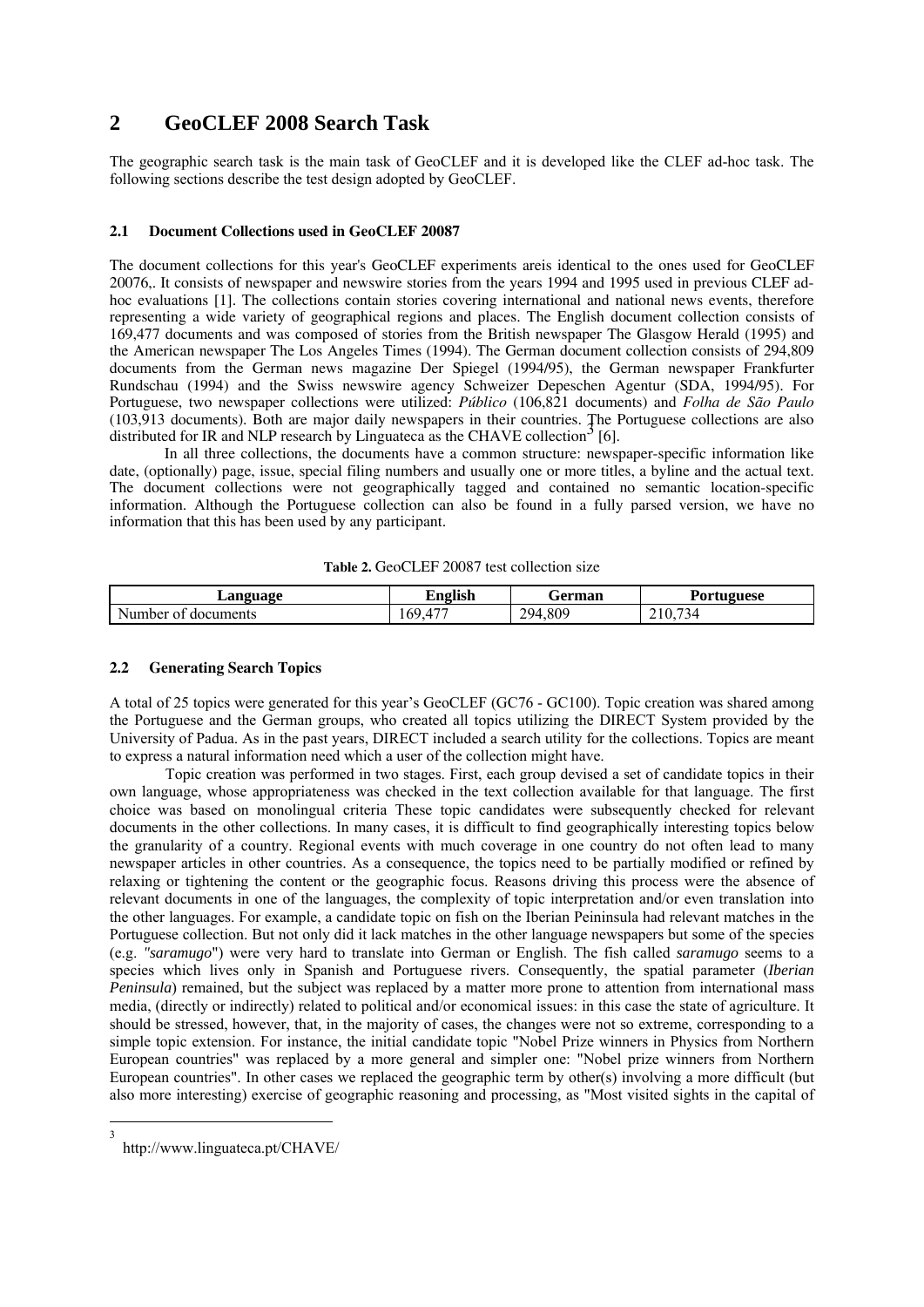France" gave way to the topic: "Most visited sights in the capital of France and its vicinity", which is definitively much more challenging in the geographic point of view.

The final topic set was agreed upon after intensive discussion. Finally, all missing topics were translated into Portuguese and German and all translations were checked. The following section will discuss the creation of topics with spatial parameters for the track.

One goal of GeoCLEELF is the creation of a geographically challenging topic set. Geographic knowledge should be necessary to successfully retrieve relevant documents for most documents. While many geographic searches may be well served by keyword approaches, others require a profound geographic reasoning. We speculate that most systems and especially keyword based systems might perform better faces with a realistic topic set where these difficulties might occur less frequently.

In order to increase the difficulty of the topic set, several issues were explicitly included in the topics of GeoCLEF 20087. Some of them are the following ones:

- vague geographic regions (Sub-Saharan Africa , Western Europe )
- geographical relations beyond IN (forest fires on Spanish islands)
- granularity below the country level (Industrial or cultural fairs in Lower Saxony)
- terms which do not occur in documents (Portuguese communities in other countries, demonstrations in German cities)

We aimed at creating a set of topics representing different kinds of geographic queries that present different levels of complexity and may require different kinds of approaches to process them adequately and to successfully retrieve relevant documents. Rather than privileging specific geographical places, like a country or city, preference was given to reference to geographical regions, comprehending more than one physical or administrative place. Different kinds of regions were, then, considered, which may correspond, for instance, to a delimited geographical area of a given continent (e.g. Sub-Saharan Africa, Southeast Asia, Northern Africa, Western Europe) or country (e.g. Western USA, Lower Saxony, Spanish islands). Other interesting geoeconomic-political terms, such as OCDE countries, were also considered in the topic creation.

The majority of the GeoCLEF 2008 topics specify complex (multiply defined) geographical relations, a property introduced in the GeoCLEF 2007 [8] kept in this evaluation. Such geographical relations, which can be explicitly or implicitly mentioned in the topic, may represent, for instance:

- Proximity (e.g. Most visited sights in the capital of France and its vicinity);
- Inclusion (e.g. Attacks in Japanese subways);
- Exclusion (e.g. Portuguese immigrant communities in the world).

Notice that the example illustrated in (i) also presents a relation of inclusion (established between sights and capital of France, and which is explicitly formalized by the preposition "in"). That relation can also be inferred in the NP Japanese subways occurring in the topic illustrated in (ii), which can be paraphrase by the expression "subways in Japan".

Contrarily to the topic creation performed last year, which contained explicit relations of exclusion (e.g. Europe excluding the Alps), such kind of relations were only implicitly represented in the topics of GeoCLEF 2008, as illustrated in (iii). This topic is indeed interesting because it refers simultaneously to an inclusion (communities from Portugal in the world) and exclusion (the generic geographical term world must be interpreted, in this context, as the entire world excluding Portugal).

We also chose to use vague geographic designations for certain topics, as done in previous GeoCLEF editions. For example, in the topic: Nuclear tests in the South Pacific, the geographical term South Pacific may refer both Australasia ("an an area including Australia, New Zealand, New Guinea and other islands including the eastern part of Indonesia") and Oceania ("a geographical (often geopolitical) region of many countries/territories (mostly islands) in the southern Pacific Ocean"). The interpretation of this geographical term (namely, in what concerns the determination if it refers to a land place or to the ocean) is only possible if we consider the full topic content.

A similar situation is observed in the topic "American troops in the Persian Gulf". In this case, the Persian Gulf does not stand for the gulf itself but to a Southwest Asian region, which is an extension of the Indian Ocean located between Iran and the Arabian Peninsula. Once again, the term disambiguation is only possible if taking into account the rest of the information described in the topic.

Another case of intended vagueness is the topic Environmental pollution in European waters, where the term waters can refer to rivers, lakes or sea

We repeat here that no markup of geographic entities in the topics was provided. Systems were expected to reveal that information be themselves from the topic which resembles a more realistic task. However, it was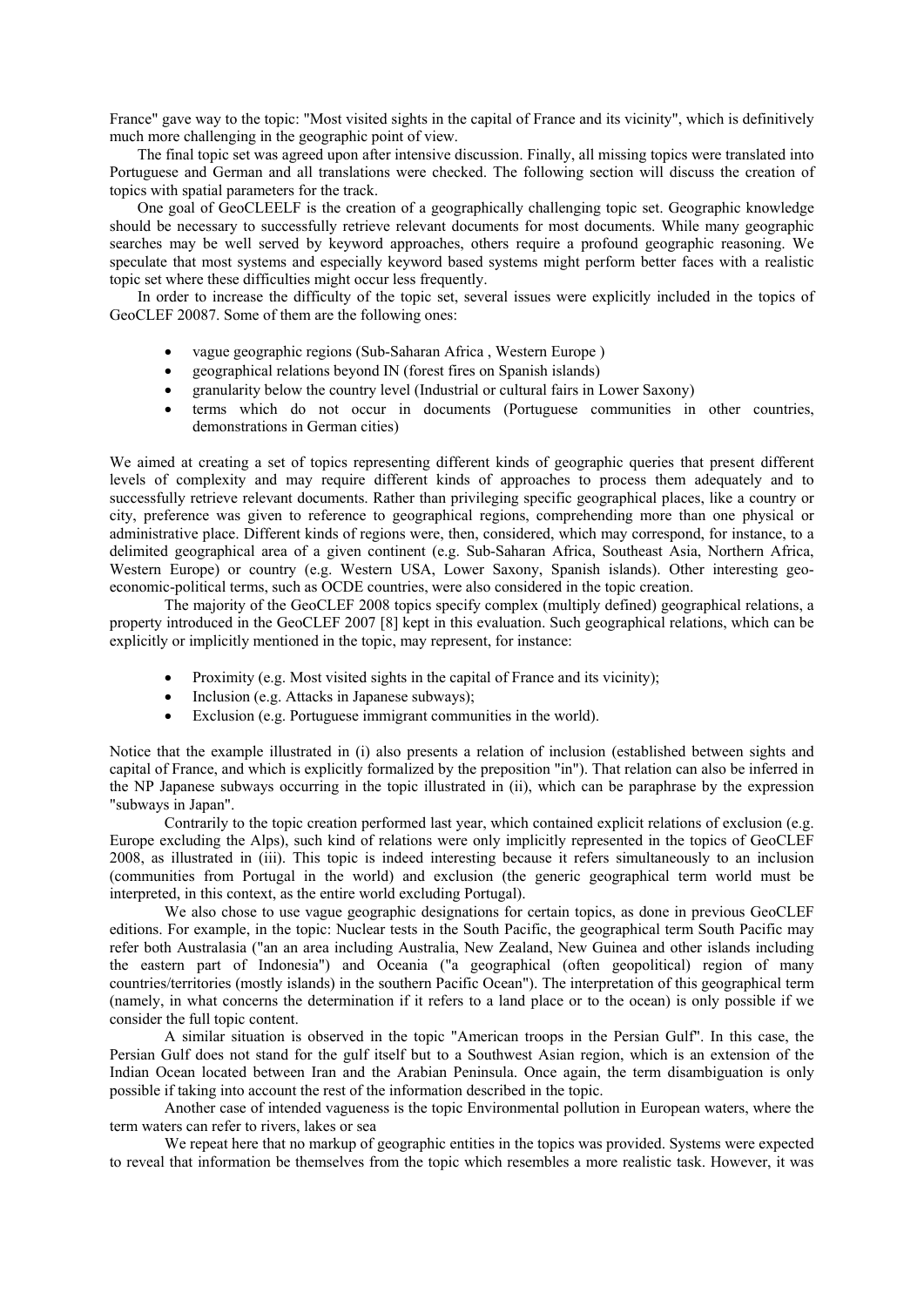difficult to develop topics which fulfilled all criteria. For example, local and regional events which allow queries on a low level of granularity and which require local knowledge often do not result in newspaper articles outside the national press. This impedes made cross-lingual topic development hard.

#### **2.3 Format of Topic Description**

The format of GeoCLEF 20087 is the same as that of 2006 and 2007. No explicit geographic information was given. Two examples for full topics are shown in table 3.

**Tab. 3:** Topics GC08958 and GC08475

| $\le$ num $>$ 10.2452/89-GC $\le$ /num $>$                | $\le$ num $>$ 10.2452/84-GC $\le$ /num $>$               |
|-----------------------------------------------------------|----------------------------------------------------------|
| <title>Trade fairs in Lower Saxony </title>               | <title>Atentados à bomba na Irlanda do Norte </title>    |
| <desc>Documents reporting about industrial or</desc>      | $\leq$ desc $\geq$ Os documentos relevantes<br>mencionem |
| cultural fairs in Lower Saxony.                           | atentados bombistas em localidades da Irlanda do         |
| $\leq$ narr>Relevant documents should<br>contain          | Norte $\leq$ desc $\geq$                                 |
| information about trade or industrial fairs which         | <narr>Documentos relevantes devem mencionar</narr>       |
| take place in the German federal state of Lower           | atentados à bomba na Irlanda do Norte, indicando a       |
| Saxony, <i>i.e.</i> name, type and place of the fair. The | localização do atentado.                                 |
| capital of Lower Saxony is Hanover. Other cities          | $\langle$ top>                                           |
| include Braunschweig, Osnabrück, Oldenburg and            |                                                          |
| Göttingen.                                                |                                                          |
| $\langle$ top>                                            |                                                          |

As can be seen, after the brief descriptions within the title and description tags, the narrative tag contains detailed description of the geographic detail sought and the relevance criteria. In some topics, lists of relevant geographic names are given.

#### **2.4 Approaches to Geographic Information Retrieval**

In the last three editions of GeoCLEF, traditional ad-hoc retrieval approaches and specific geographic reasoning systems have been explored in parallel. Good success has often been achieved by ad-hoc techniques without any specific geographic knowledge or processing. These approaches have sometimes been developed as a baseline for more sophisticated systems. It has been observed that some of the traditional techniques may have effects which are beneficial for geographic search tasks. Blind relevance feedback can lead to a geographic term expansion necessary to solve a search problem. For example, a query for *riots in German cities* does not contain the name of any German city. A query including the term *German* may lead to documents which contain the word *German* as well as the names of some cities which can be included in subsequent optimized queries. As a result, geographic term expansion has been achieved without proper geographic knowledge being available for the system. This form of pseudo-geographic processing is obviously not very reliable, but the specific components often have a high error rate as well or do introduce too much noise. In GeoCLEF 2007, some systems tried combinations of the two approaches and the dedicated geographic systems had further matured. This year, new ideas have been introduced and an ontology based approach by the DFKI has been very successful for the most competitive task which is monolingual English. On the other hand, the University of Berkeley implemented a system designed like an ad-hoc system without any geographic elements and achieved excellent results for monolingual and bilingual tasks.

The participants used a wide variety of approaches to the GeoCLEF tasks, ranging from basic IR approaches to deep natural language processing (NLP) processing. The approaches include the use of full documents for ranking the result set, map based techniques and Wikipedia as a knowledge source. For more details we refer the reader to the description of the systems in the papers of the participants in this volume.

#### **2.5 Relevance assessment**

English assessment was shared by Berkeley and Hildesheim Universities. German assessment was done by the University of Hildesheim and Portuguese assessment by Linguateca. The DIRECT System already used for topic development, was also utilized for assessment. The system provided by the University of Padua allowed the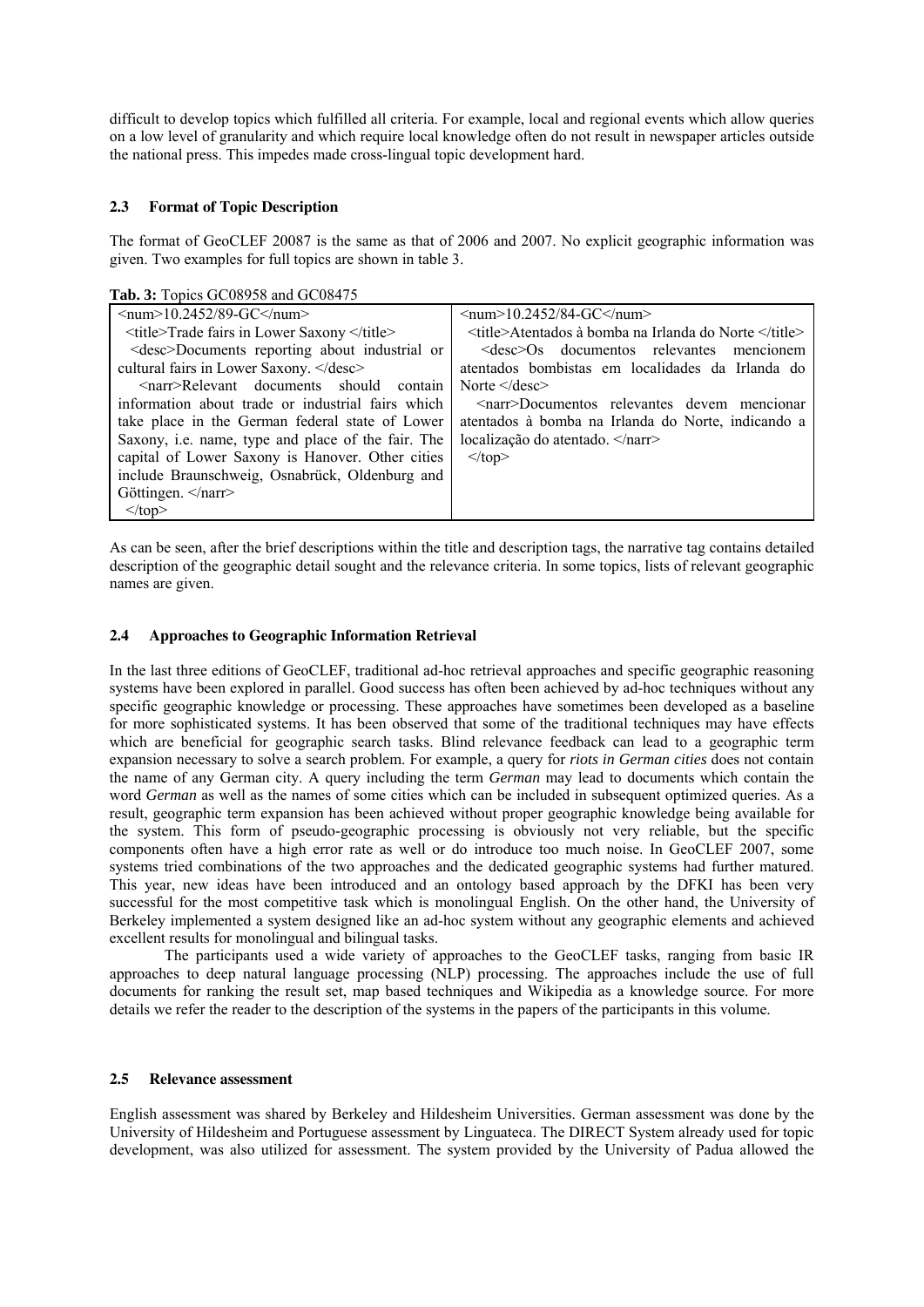automatic submission of runs by participating groups and supported assembling the GeoCLEF assessment pools by language.

| Language   | # Documents |
|------------|-------------|
| English    | 14.528      |
| German     | 15.081      |
| Portuguese | 14 780      |

**Table 4.** GeoCLEF 2008 Size of Pools

|            |     | <b>Table 3.</b> Ocochet 2000 Referant Documents per Topic |
|------------|-----|-----------------------------------------------------------|
| Language   | Min | Max                                                       |
| English    |     | 109                                                       |
| German     |     | 146                                                       |
| Portuguese |     | 158                                                       |

**Table 5.** GeoCLEF 2008 Relevant Documents per Topic

During the assessment process, the assessor tried to find the best collection of keywords – based on the detailed information in the narrative and his/her knowledge of the geographical concepts and subjects involved – and queried the DIRECT system. Some of the issues are reported in the following section for each language.

#### **2.5.1 Portuguese Relevance Assessment**

There were some topics which caused assessment difficulties: especially when the narrative required specific information. For example, given a sentence: Bonn ... former chancellor Willy Brandt ... Nobel Peace prize winner... Is this enough to infer that Willy Brandt was German? Opinions diverged but a consensus was reached. One topic that caused difficulties was the translation of Portuguese "monumentos" by English "sights" (or vice versa) when Euro Disney was to be assessed. It cannot by any means refer in Portuguese to such, but it can obvioulsy do that in the much more general English expression "sights". Also the German word *Sehenswürdigkeiten* (literally "things worth seeing") can refer to more than "monuments" (*Monumente* in German). One could also subsume Euro Disney under this German term for "sights". For the assessment, the more restrictive Portuguese interpretation was adopted for the pools in German and English. Discussing these issues among a geographically highly distributed group under serious time constraints which are set for the assessment is a challenge.

In assessments, topic drifts typically occur. This was also the case in the GeoCLEF 2008 assessment. Is a document about kidnapping of a French aid worker in Kenya relevant for "foreign aid in Sub-Saharan Africa"? On the one hand, his existence is a proof of the existence of foreign aid, but on the other hand, his kidnapping is not foreign aid.

#### **2.5.2 German relevance assessment**

Often, the assessment provides hints on why systems failed. This was the case for the German topic about fairs in Lower Saxony. The German word for fails (Messe) was matched against similar words which have a different meaning (e.g. angemessen -> appropriate, Messer -> knife). This may be due to inappropriate stemming rules or due to high n-gram similarity.

#### **2.5.3 English Assessment**

The English document pool also led to borderline cases for the assessors which needed to be discussed intensively. One topic required documents on natural disasters in Western states of the USA. Some documents only reported about the insurance costs caused by natural disaster overall. These were only considered relevant when the mentioned a geographically relevant place (sometimes they mentioned *Los Angeles*) even when they did not mention the disaster explicitly and directly.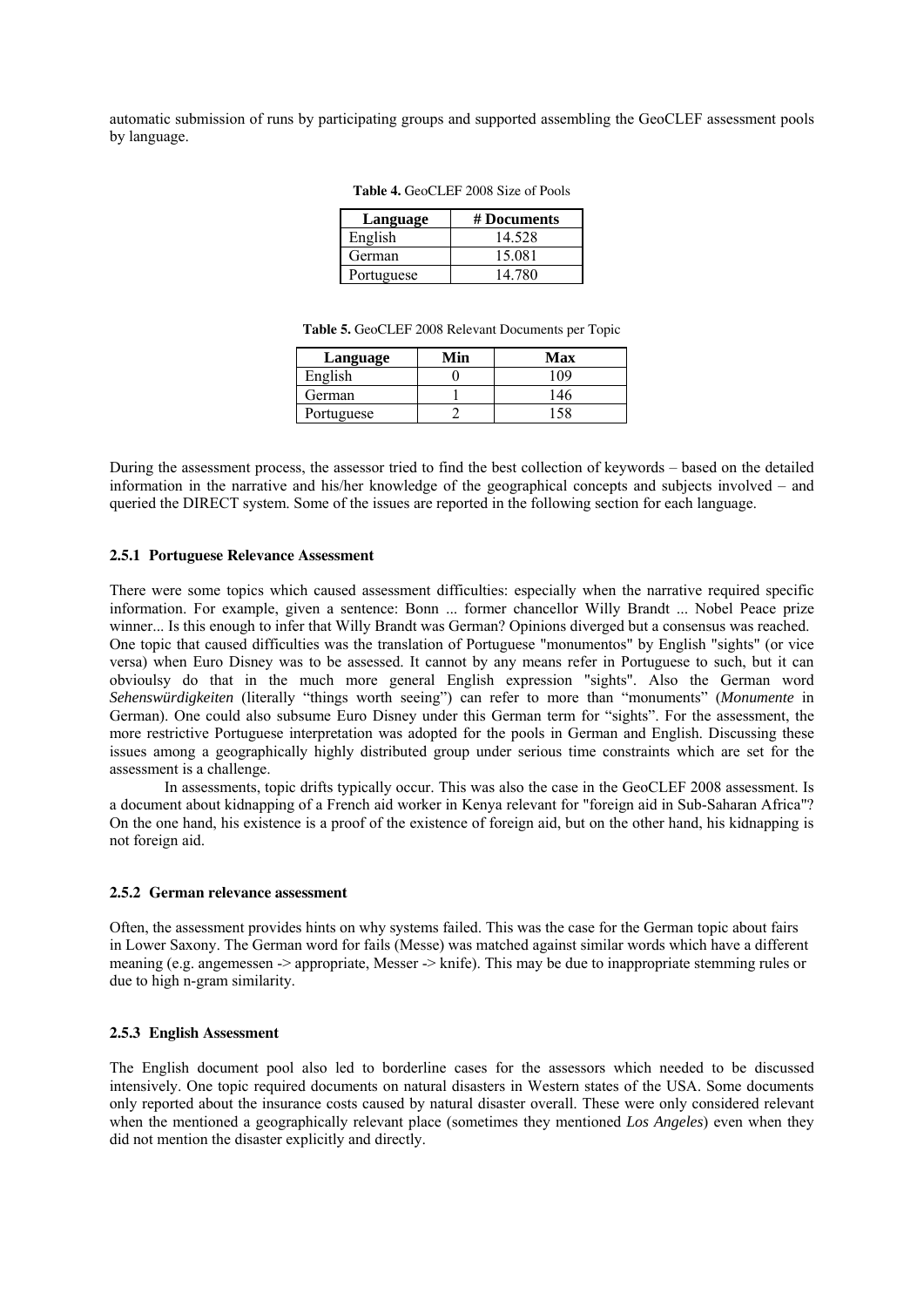# **3 GeoCLEF 2008 Results**

The results of the participating groups are reported in the following sections.

#### **3.1 Participants and Experiments**

As shown in Table 6, a total of 11 groups from seven different countries submitted results for one or more of the GeoCLEF tasks. A total of 131 experiments (runs) were submitted. Five of these groups participated in GeoCLEF for the first time.

| Participant | <b>Institution</b>              | Country               |
|-------------|---------------------------------|-----------------------|
| alivale*    | U.Jaén & U.Politecnica Valencia | Spain                 |
| cheshire    | U.C.Berkeley                    | <b>United States</b>  |
| Csusm       | Cal. State U. - San Marcos      | <b>United States</b>  |
| $dfki*$     | German Research Center for AI   | Germany               |
| Hagen       | U.Hagen-Comp.Sci                | China                 |
| icl         | Imperial College London         | United Kingdom        |
| Inaoe*      | Lab. Tecnologias del Lenguaje   | Mexico                |
| jaen*       | U Jaén                          | Spain                 |
| pittsburgh* | U.Chengdu & U.Pittsburgh,       | China & United States |
| valencia    | U.Politecnica Valencia          | Spain                 |
| xldb        | U.Lisbon                        | Portugal              |

**Table 6.** GeoCLEF 2008 participants – new groups are indicated by \*

Table 7 reports the number of participants by their country of origin.

|  |  |  |  | <b>Table 7.</b> GeoCLEF 2008 participants by country |  |  |
|--|--|--|--|------------------------------------------------------|--|--|
|--|--|--|--|------------------------------------------------------|--|--|

| Country               | # Participants |
|-----------------------|----------------|
| China                 |                |
| Germany               |                |
| Mexico                |                |
| Portugal              |                |
| Spain                 |                |
| <b>United Kingdom</b> |                |
| <b>United States</b>  |                |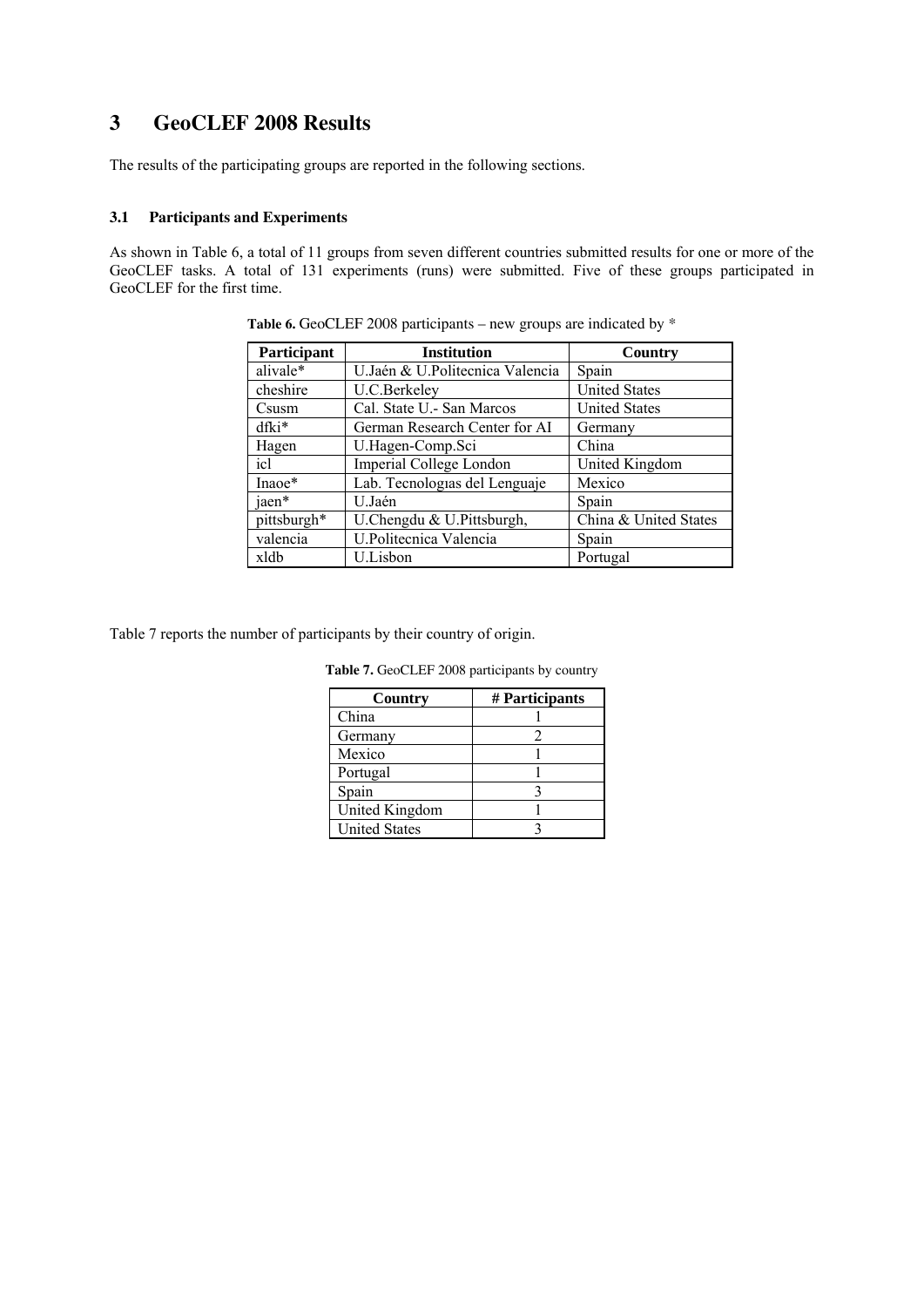Table 8 provides a breakdown of the experiments submitted by each participant for each of the offered tasks.

|              | <b>Monolingual Tasks</b> |    |                |                   | <b>Bilingual Tasks</b> |                   | <b>TOTAL</b> |
|--------------|--------------------------|----|----------------|-------------------|------------------------|-------------------|--------------|
| Participant  | DE                       | EN | PT             | X <sub>2</sub> DE | X <sub>2</sub> EN      | X <sub>2</sub> PT |              |
| alivale*     |                          | 9  |                |                   |                        |                   | 9            |
| cheshire     | 3                        | 3  | 3              | 6                 | 6                      | 6                 | 27           |
| csusm        |                          |    | $\overline{2}$ |                   |                        |                   | 7            |
| dfki*        |                          | 5  |                |                   |                        |                   | 5            |
| hagen        | 5                        |    |                | 10                |                        |                   | 15           |
| icl          |                          | 9  |                |                   |                        |                   | 9            |
| inaoe*       |                          | 12 |                |                   |                        |                   | 12           |
| jaen*        |                          | 7  |                |                   | 6                      |                   | 13           |
| pittsburgh*  |                          | 4  |                |                   |                        |                   | 4            |
| valencia     |                          | 6  |                |                   |                        |                   | 6            |
| xldb         |                          | 12 | 12             |                   |                        |                   | 24           |
| <b>TOTAL</b> |                          | 68 | 17             | 17                | 13                     | 7                 | 131          |

**Table 8.** GeoCLEF 2008 experiments by task

Three different topic languages were possible for the GeoCLEF bilingual experiments. Again, the most popular language for queries was English; German took the second place. The number of bilingual runs by topic language is shown in Table 9.

**Table 9.** GeoCLEF 2008 Bilingual experiments by topic language

|                       |    | <b>Source Language</b> | <b>TOTAL</b> |    |
|-----------------------|----|------------------------|--------------|----|
| Track                 | DE | EN                     | PТ           |    |
| <b>Bilingual X2DE</b> |    |                        |              |    |
| Bilingual X2EN        |    |                        |              |    |
| Bilingual X2PT        |    |                        |              | 13 |
| <b>TOTAL</b>          |    | 16                     | 10           |    |

#### **3.2 Monolingual Experiments**

Monolingual retrieval was offered for the following target collections: English, German, and Portuguese. Figures 1 to 3 show the interpolated recall vs. average precision for the top participants of the monolingual tasks.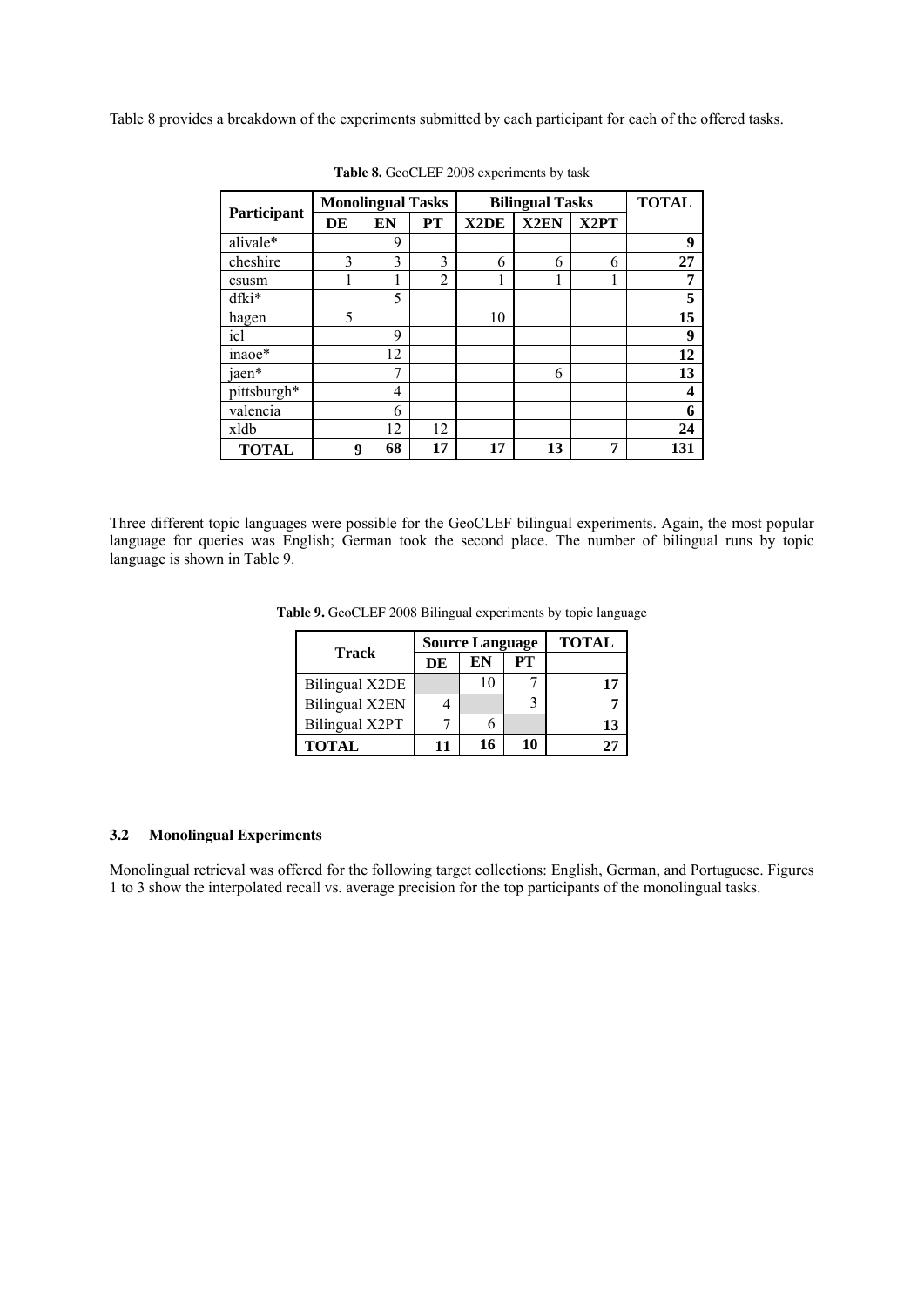

**Fig. 1.** Monolingual English top participants. Interpolated Recall vs. Average Precision.



GeoCLEF Monolingual German Task Top 5 Participants - Standard Recall Levels vs Mean Interpolated Precision

**Fig. 2.** Monolingual German top participants. Interpolated Recall vs. Average Precision.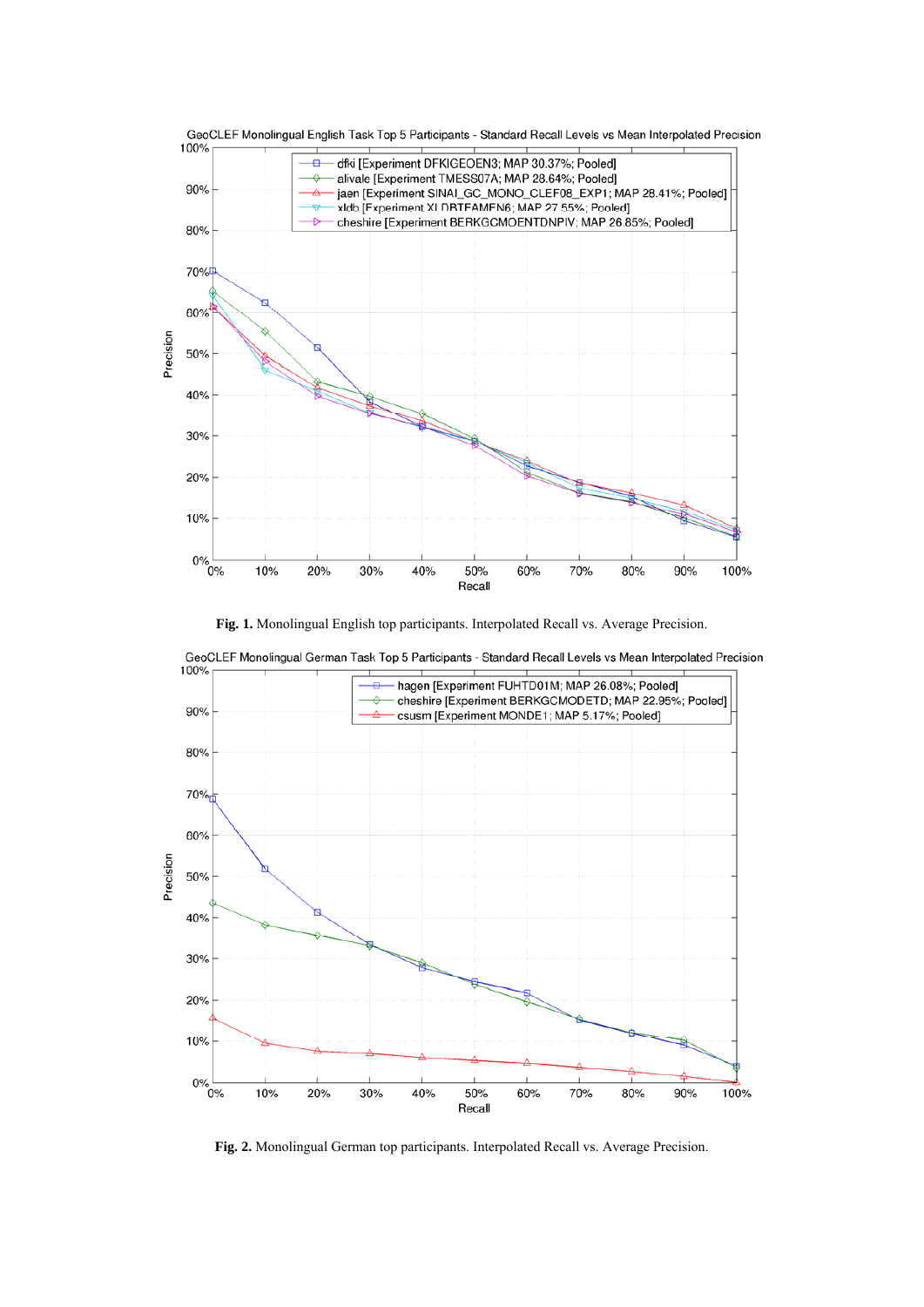

**Fig. 3.** Monolingual Portuguese top participants. Interpolated Recall vs. Average Precision.

#### **3.3 Bilingual Experiments**

The bilingual task was structured in four subtasks  $(X \rightarrow DE, EN)$  or PT target collection). The best system for each of the three bilingual sub-tasks was presented by the University of California at Berkeley who did not use any specific geographic reasoning or knowledge source. Figure 4 to 6 show the interpolated recall vs. average precision graph for the top participants of the different bilingual tasks.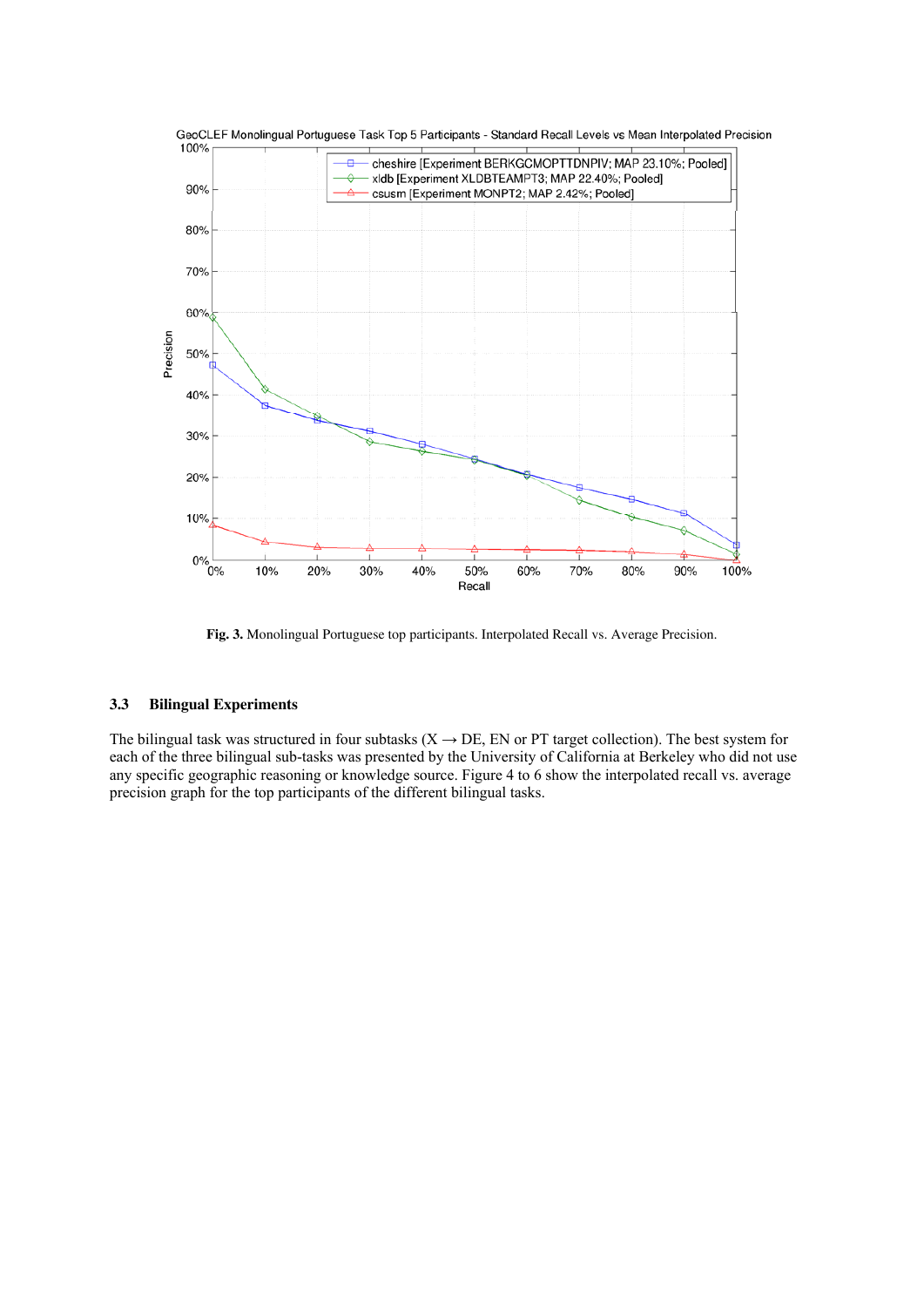

**Fig. 4.** Bilingual English top participants. Interpolated Recall vs Average Precision.



**Fig. 5.** Bilingual German top participants. Interpolated Recall vs Average Precision.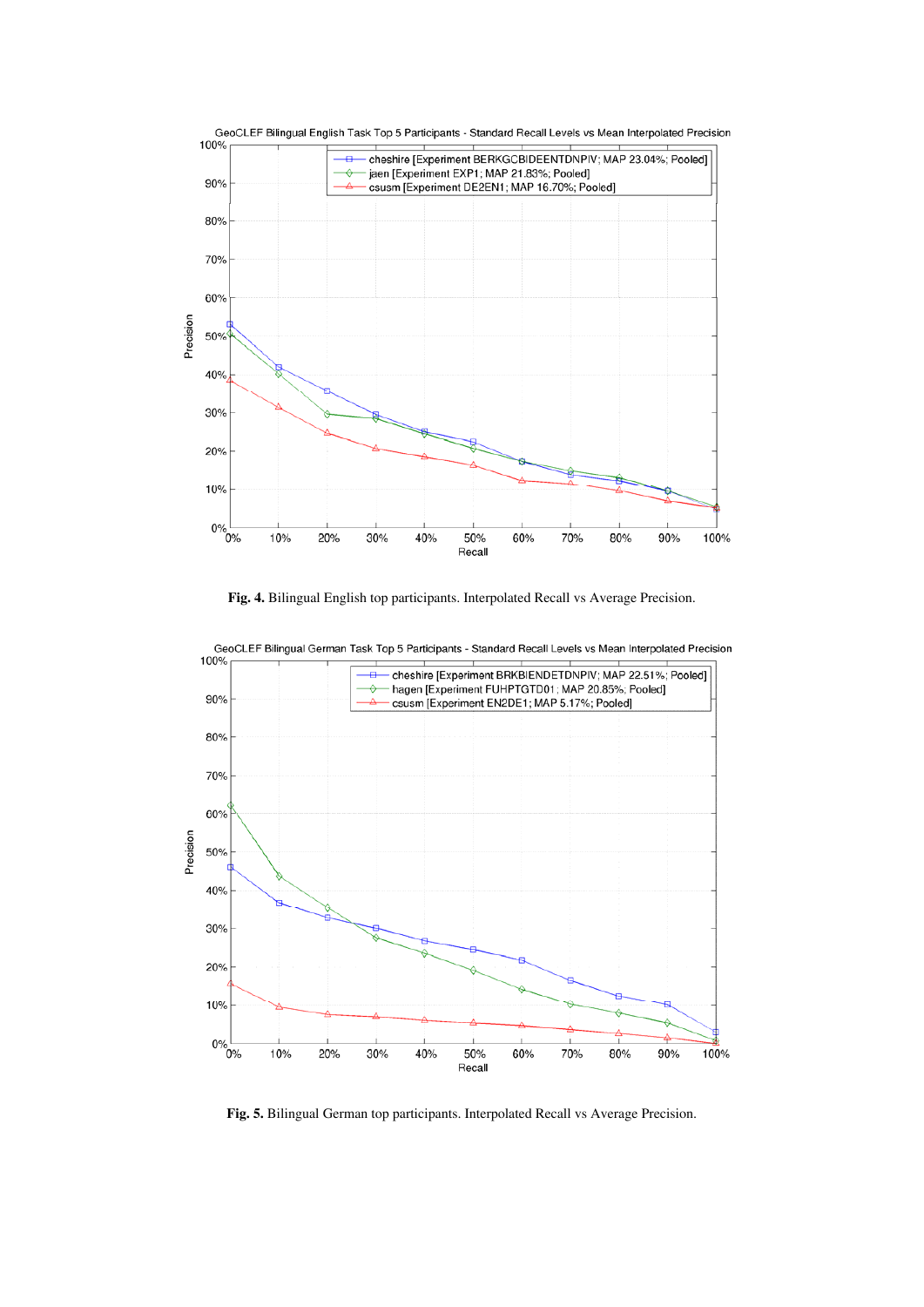

**Fig. 6.** Bilingual Portuguese top participants. Interpolated Recall vs Average Precision.

### **4 Result Analysis**

The test collection of GeoCLEF grew of 25 topics each year. This is usually considered the minimal test collection size to produce reliable results. Therefore, statistical testing and further analysis are performed to assess the validity of the results obtained. The range of difficulties in the topics might have led to topics more difficult and more diverse than in traditional ad-hoc evaluations. To gain some insight on this issue, a topic performance analysis was also conducted.

#### **4.1 Statistical Testing**

Statistical testing for retrieval tests is intended to determine whether the order of the systems which results from the evaluation reliably measures the quality of the systems [2]. In most cases, the statistical analysis gives an conservative estimate of the upper level of significance.

We used the MATLAB Statistics Toolbox, which provides the necessary functionality plus some additional functions and utilities. We use the *ANalysis Of VAriance* (ANOVA) test.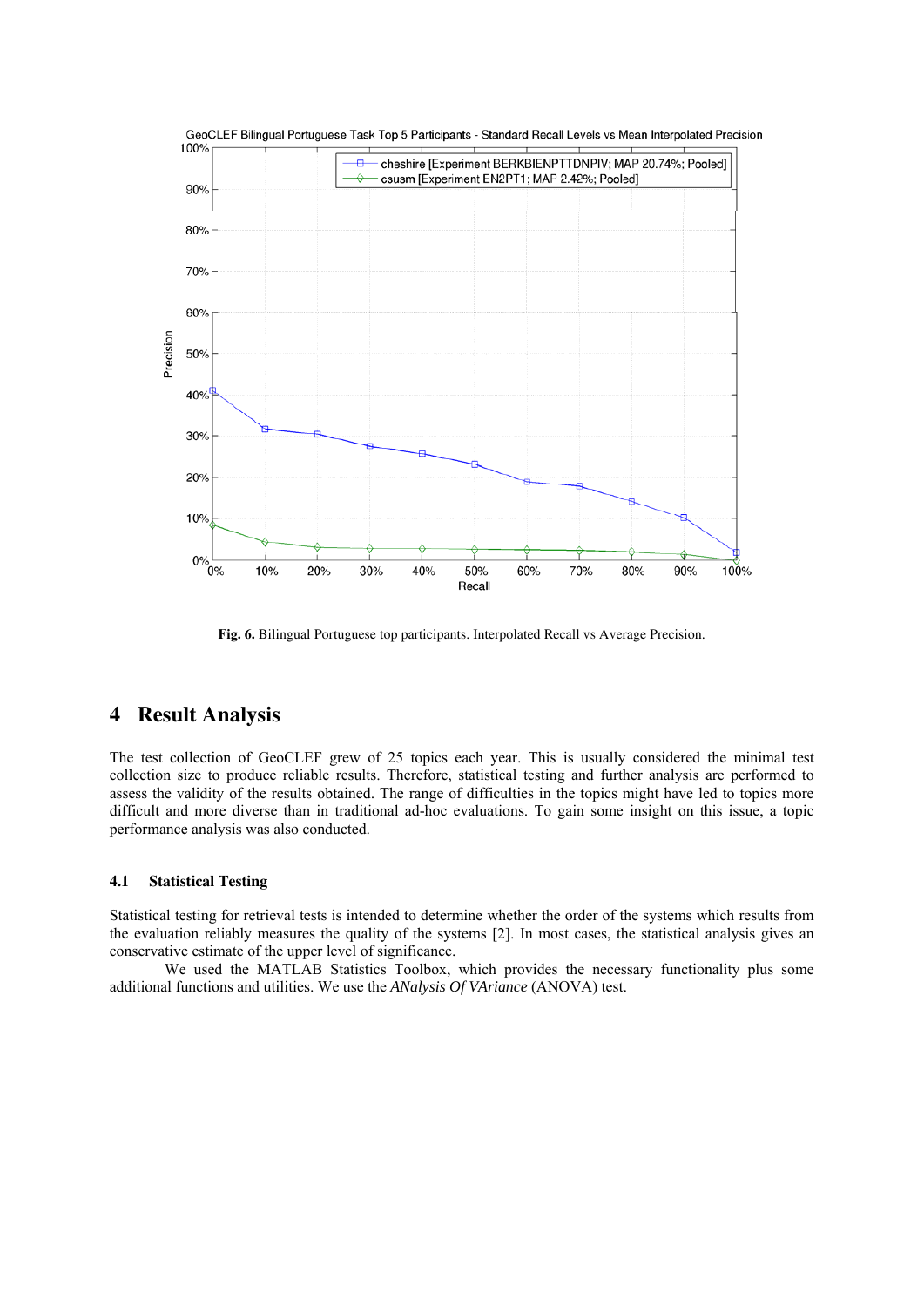| <b>Track</b>                | LL | LL & TS | .IB | <b>JB &amp; TS</b> |
|-----------------------------|----|---------|-----|--------------------|
| Monolingual English         |    | 50      |     | 29                 |
| Monolingual German          |    |         |     |                    |
| Monolingual Portuguese      |    |         |     |                    |
| <b>Bilingual English</b>    |    |         |     |                    |
| <b>Bilingual German</b>     |    |         |     |                    |
| <b>Bilingual Portuguese</b> |    |         |     |                    |

**Table 10.** Lilliefors test for each track with (LL) and without Tague-Sutcliffe arcsin transformation (LL & TS). Jarque-Bera test for each track with (JB) and without Tague-Sutcliffe arcsin transformation (JB & TS).

Table 10 shows the results of the Lilliefors test before and after applying the Tague-Sutcliffe transformation. The following tables 11 to 16 show the result of the statistical testing.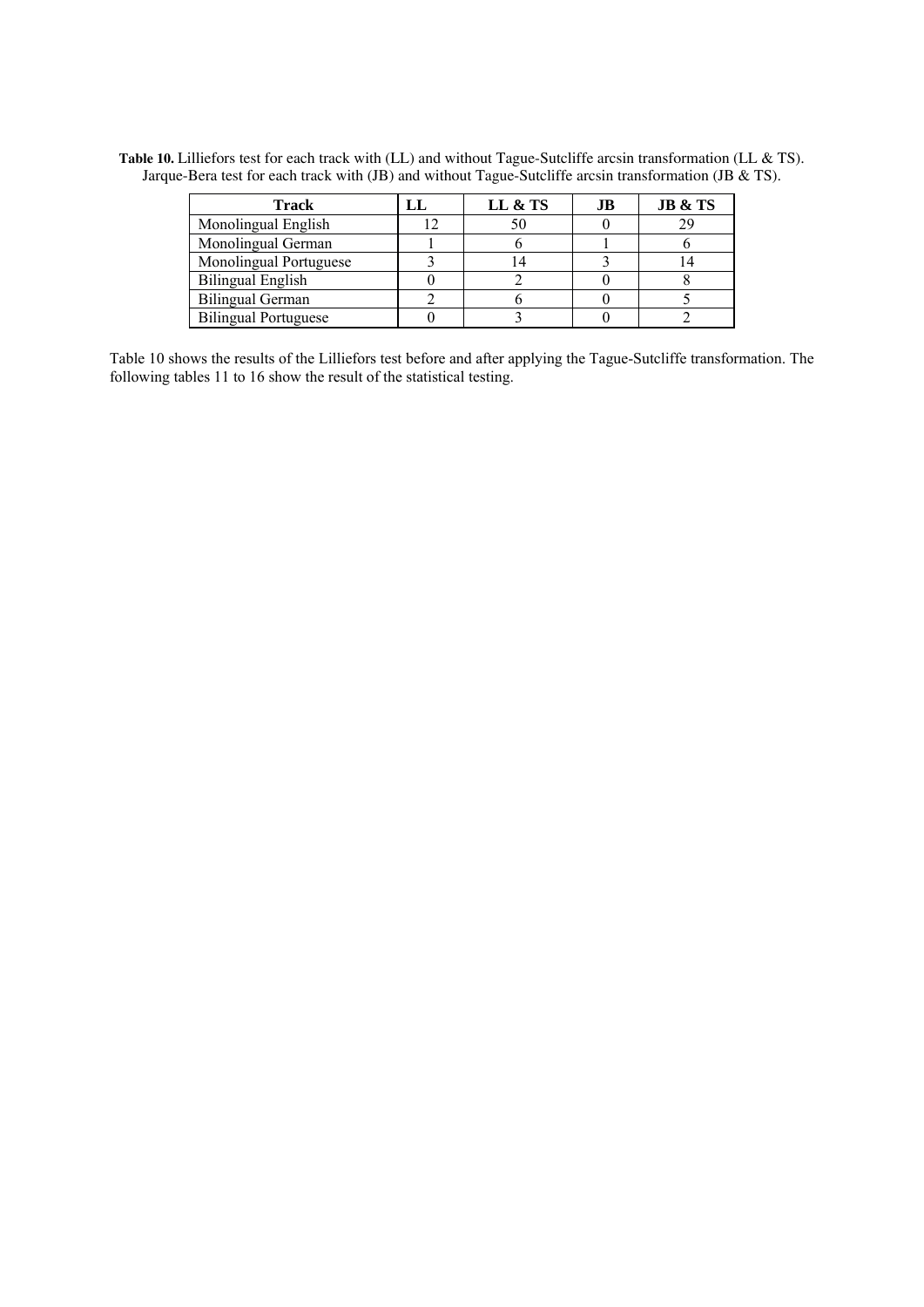| Table 11. Monolingual English: experiment groups according to the Tukey T Test. |  |  |  |  |
|---------------------------------------------------------------------------------|--|--|--|--|
|                                                                                 |  |  |  |  |

| <b>Experiment DOI</b>                                                                        | Groups           |
|----------------------------------------------------------------------------------------------|------------------|
| 10.2415/GC-MONO-EN<br>EF2008<br>DF?                                                          | X                |
| 10.2415/GC-MONO-EN<br>CLEF2008.DFKI.DFKIGEOEN2<br>10.2415/GC-MONO-RN                         | X                |
| CLEF2008.DFKI.DFKIGEOEN1<br>10.2415/GC-MONO-EN-                                              | X                |
| CLEF2008.ALIVALE.TMESS07A<br>10.2415/GC-MONO-EN                                              | X                |
| CLEF2008.DFKI.DFKIGEOEN4<br>10.2415/GC-MONO-EN-                                              | X<br>X           |
| CLEF2008.JAEN.SINAI_GC_MONO_CLEF08_EXP1<br>10.2415/GC-MONO-EN                                | X                |
| CLEF2008.ICL.IMPCOLLFILTERNODIS<br>10.2415/GC-MONO-EN-                                       | $\bar{x}$        |
| CLEF2008.JAEN.EXP4<br>10.2415/GC-MONO-EN-                                                    | X                |
| CLEF2008. CHESHIRE. BERKGCMOENTDNPIV<br>10.2415/GC-MONO-EN-<br>CLEF2008.PITTSBURGH.PITTQP1   | X                |
| 10.2415/GC-MONO-EN-<br>CLEF2008.PITTSBURGH.PITTQP2                                           | X                |
| 10.2415/GC-MONO-EN-<br>LEF2008.XLDB.XLDBTEAMEN6                                              | X                |
| 10.2415/GC-MONO-EN-<br>CLEF2008. CHESHIRE. BERKGCMOENTD                                      | X                |
| 10.2415/GC-MONO-EN<br>CLEF2008.XLDB.XLDBTEAMEN12                                             | X                |
| 10.2415/GC-MONO-EN-<br>CLEF2008.XLDB.XLDBTEAMEN11<br>10.2415/GC-MONO-EN-                     | X                |
| CLEF2008.XLDB.XLDBTEAMEN5<br>10.2415/GC-MONO-EN-                                             | X                |
| CLEF2008.XLDB.XLDBTEAMEN4<br>10.2415/GC-MONO-EN                                              | X                |
| CLEF2008. INAOE.RBF52<br>10.2415/GC-MONO-EN-                                                 | X                |
| CLEF2008.XLDB.XLDBTEAMEN10<br>10.2415/GC-MONO-EN-                                            | X<br>X           |
| CLEF2008.XLDB.XLDBTEAMEN3<br>10.2415/GC-MONO-EN-                                             | X                |
| CLEF2008.VALENCIA.NLEL0806<br>10.2415/GC-MONO-EN-                                            | X                |
| CLEF2008.ICL.IMPCOLLFILTERMR<br>10.2415/GC-MONO-EN-<br>LEF2008.XLDB.XLDBTEAMEN8              | X                |
| 10.2415/GC-MONO-EN-<br>CLEF2008.XLDB.XLDBTEAMEN9                                             | X                |
| 10.2415/GC-MONO-EN<br>CLEF2008.XLDB.XLDBTEAMEN7                                              | X                |
| 10.2415/GC-MONO-EN-<br>CLEF2008. INAOE.RRGEOEXP55                                            | X                |
| 10.2415/GC-MONO-EN<br>CLEF2008. INAOE.RRGEO55                                                | X                |
| 10.2415/GC-MONO-EN-<br>CLEF2008. INAOE.RRBF55                                                | X                |
| 10.2415/GC-MONO-EN<br>CLEF2008.ICL.IMPCOLLFILTERTFIDF                                        | X                |
| 10.2415/GC-MONO-EN-<br>CLEF2008. INAOE.RBF55<br>10.2415/GC-MONO-EN-                          | X                |
| CLEF2008.ICL.IMPCOLLFILTERNEIG<br>10.2415/GC-MONO-EN-                                        | X                |
| CLEF2008. INAOE. BASELINE1<br>10.2415/GC-MONO-EN-                                            | X<br>X           |
| CLEF2008.XLDB.XLDBTEAMEN2<br>10.2415/GC-MONO-EN-                                             | X                |
| LEF2008.<br>INAOE.BASELINE2<br>10.2415/GC-MONO-EN-                                           | X                |
| CLEF2008.ICL.IMPCOLLTEXTONLY<br>10.2415/GC-MONO-EN                                           | X                |
| CLEF2008.VALENCIA.NLEL0804<br>10.2415/GC-MONO-EN-<br>CLEF2008.XLDB.XLDBTEAMEN1               | X                |
| 10.2415/GC-MONO-EN-<br>CLEF2008.ALIVALE.TMESS05                                              | X                |
| 10.2415/GC-MONO-EN-<br>CLEF2008.ALIVALE.TMESS04                                              | X                |
| 10.2415/GC-MONO-EN-<br>CLEF2008. INAOE.RRGEOEXP52                                            | X                |
| 10.2415/GC-MONO-EN-<br>CLEF2008. INAOE.RRBF52                                                | X                |
| 10.2415/GC-MONO-EN-<br>CLEF2008.VALENCIA.NLEL0803                                            | X                |
| 10.2415/GC-MONO-EN-<br>CLEF2008. INAOE.RRGEO52                                               | X                |
| 10.2415/GC-MONO-EN-<br>CLEF2008. ALIVALE. TMESS06<br>10.2415/GC-MONO-EN-                     | X                |
| ooa<br>V.<br>10.2415/GC-MONO-EN-                                                             | X                |
| CLEF2008.ALIVALE.TMESS01<br>10.2415/GC-MONO-EN-                                              | X<br>X           |
| CLEF2008. VALENCIA.NLEL0505<br>10.2415/GC-MONO-EN-                                           | X                |
| CLEF2008.ALIVALE.TMESS08<br>10.2415/GC-MONO-EN-                                              | X                |
| CLEF2008.ALIVALE.TMESS03<br>10.2415/GC-MONO-EN-                                              | $\mathbf x$      |
| CLEF2008.JAEN.SINAI_GC_MONO_EN_CLEF08_EXP2<br>10.2415/GC-MONO-EN-<br>CLEF2008.JAEN.EXP7      | X                |
| 10.2415/GC-MONO-EN-<br>CLEF2008.JAEN.SINAI_GC_MONO_EN_CLEF2008_EXP3                          | X                |
| 10.2415/GC-MONO-EN-<br>CLEF2008. INAOE. BASELINE3                                            | X                |
| 10.2415/GC-MONO-EN-<br>CLEF2008. VALENCIA.NLEL0807                                           | X                |
| 10.2415/GC-MONO-EN-<br>CLEF2008.ALIVALE.<br>TMESS09                                          | X                |
| 10.2415/GC-MONO-EN-<br>LEF2008.VALENCIA.NLEL0802<br>c<br>10                                  | X                |
| 2415/GC-MONO-EN-<br>CLEF2008.ICL.IMPCOLLWEIGHTEDNEIGH<br>10.2415/GC-MONO-EN-                 | X                |
| CLEF2008.ICL.IMPCOLLWEIGHTEDNODIS<br>10.2415/GC-MONO-EN-                                     | X                |
| CLEF2008.ICL.IMPCOLLWEIGHTEDTFIDF<br>10.2415/GC-MONO-EN-                                     | X                |
| CLEF2008. CHESHIRE. BERKGCMOENTDN<br>10.2415/GC-MONO-EN-                                     | X<br>$\mathbf x$ |
| CLEF2008.ICL.IMPCOLLWEIGHTEDMR<br>10.2415/GC-MONO-EN-                                        | X                |
| CLEF2008.PITTSBURGH.PITTQI1<br>10.2415/GC-MONO-EN-                                           | X                |
| CLEF2008.JAEN.EXP5<br>10.2415/GC-MONO-EN-                                                    | X                |
| CLEF2008. INAOE. BASELINE4<br>10.2415/GC-MONO-EN-<br>CLEF2008.JAEN.EXP6                      | X                |
| 10.2415/GC-MONO-EN-LEF2008.PITTSBURGH.PITTQI2<br>10.2415/GC-MONO-EN-CLEF2008.DFKI.DFKIGEOEN5 | X                |
| 10.2415/GC-MONO-EN-CLEF2008.CSUSM.MONEN1                                                     | X                |

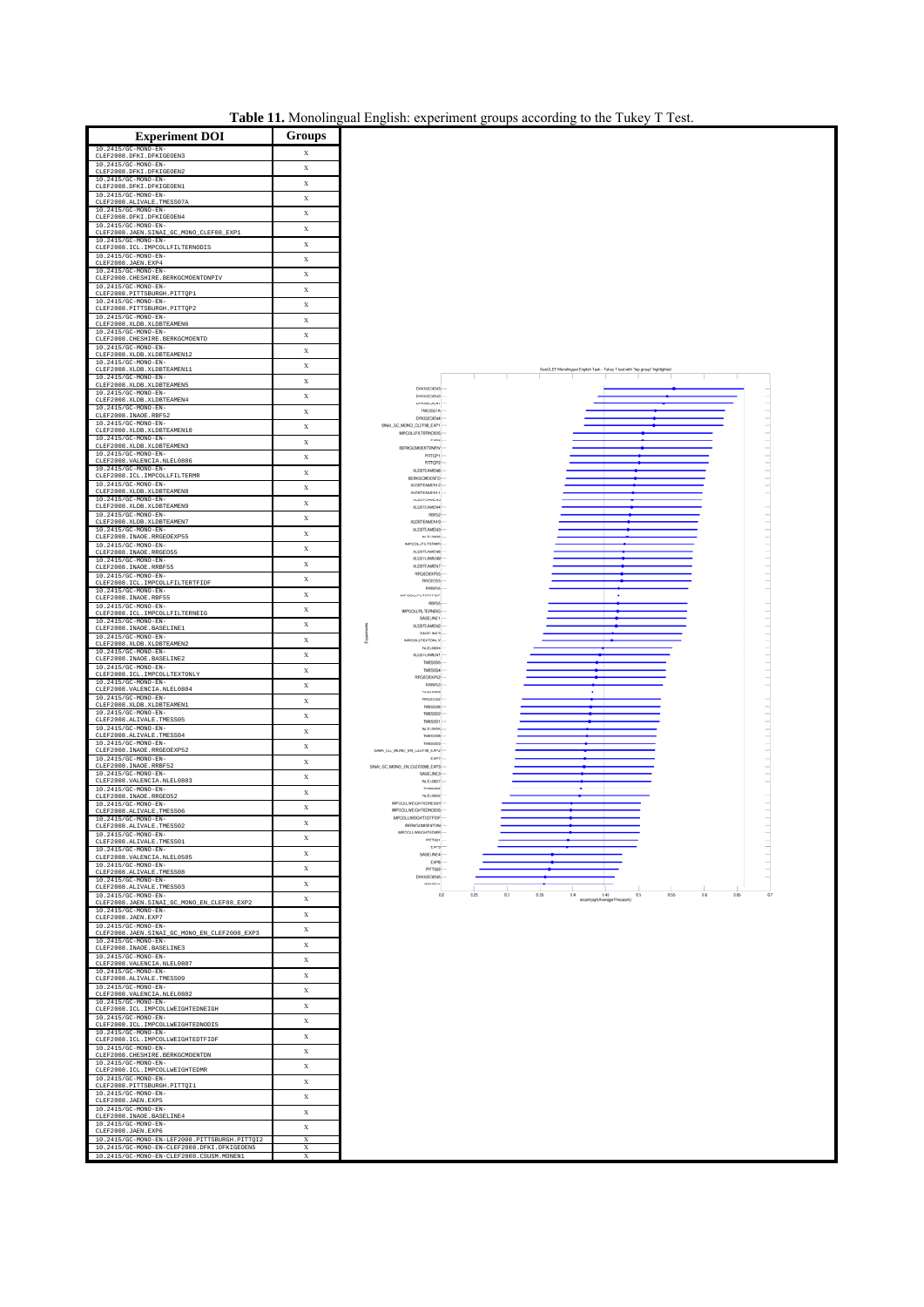**Table 12.** Monolingual German: experiment groups according to the Tukey T Test.

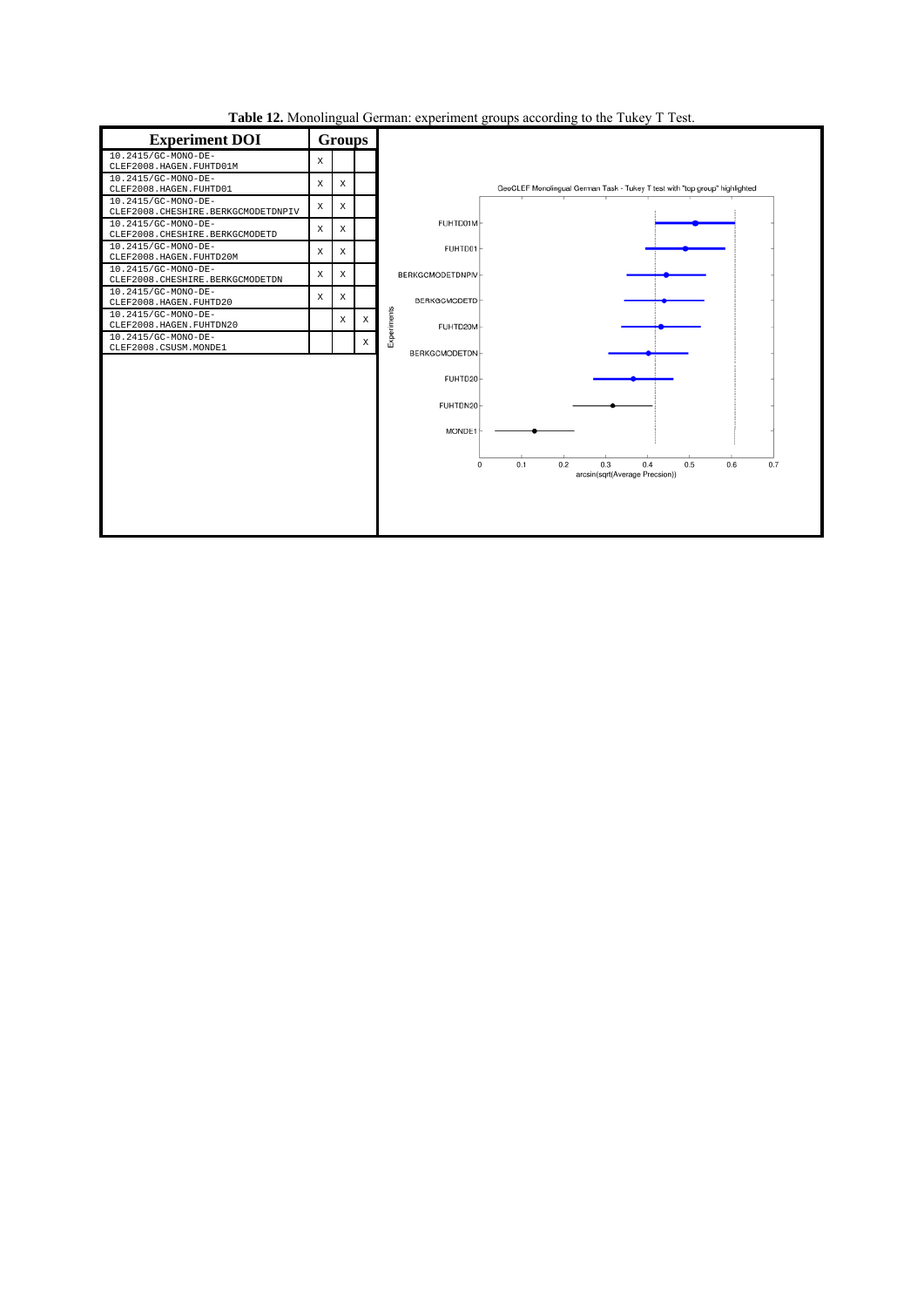| <b>Experiment DOI</b>                                   |   | <b>Groups</b> |                   |                                                                                 |                                |     |            |     |
|---------------------------------------------------------|---|---------------|-------------------|---------------------------------------------------------------------------------|--------------------------------|-----|------------|-----|
| 10.2415/GC-MONO-PT-                                     | X |               |                   |                                                                                 |                                |     |            |     |
| CLEF2008.XLDB.XLDBTEAMPT3                               |   |               |                   | GeoCLEF Monolingual Portuguese Task - Tukey T test with "top group" highlighted |                                |     |            |     |
| 10.2415/GC-MONO-PT-                                     | X |               |                   |                                                                                 |                                |     |            |     |
| CLEF2008.XLDB.XLDBTEAMPT2                               |   |               | XLDBTEAMPT3-      |                                                                                 |                                |     |            |     |
| 10.2415/GC-MONO-PT-<br>CLEF2008.XLDB.XLDBTEAMPT1        | X |               |                   |                                                                                 |                                |     |            |     |
| 10.2415/GC-MONO-PT-                                     |   |               | XLDBTEAMPT2-      |                                                                                 |                                |     |            |     |
| CLEF2008. CHESHIRE. BERKGCMOPTTDNPIV                    | X |               |                   |                                                                                 |                                |     |            |     |
| 10.2415/GC-MONO-PT-                                     |   |               | XLDBTEAMPT1-      |                                                                                 |                                |     |            |     |
| CLEF2008.XLDB.XLDBTEAMPT11                              | X |               |                   |                                                                                 |                                |     |            |     |
| 10.2415/GC-MONO-PT-                                     |   |               |                   |                                                                                 |                                |     |            |     |
| CLEF2008.XLDB.XLDBTEAMPT10                              | X |               | BERKGCMOPTTDNPIV- |                                                                                 |                                |     |            |     |
| 10.2415/GC-MONO-PT-                                     |   |               |                   |                                                                                 |                                |     |            |     |
| CLEF2008.XLDB.XLDBTEAMPT12                              | X |               | XLDBTEAMPT11-     |                                                                                 |                                |     |            |     |
| 10.2415/GC-MONO-PT-                                     |   |               |                   |                                                                                 |                                |     |            |     |
| CLEF2008.XLDB.XLDBTEAMPT4                               | X |               | XLDBTEAMPT10-     |                                                                                 |                                |     |            |     |
| 10.2415/GC-MONO-PT-                                     | X |               |                   |                                                                                 |                                |     |            |     |
| CLEF2008.XLDB.XLDBTEAMPT8                               |   |               | XLDBTEAMPT12-     |                                                                                 |                                |     |            |     |
| 10.2415/GC-MONO-PT-                                     | X |               |                   |                                                                                 |                                |     |            |     |
| CLEF2008.XLDB.XLDBTEAMPT9                               |   |               | XLDBTEAMPT4-      |                                                                                 |                                |     |            |     |
| 10.2415/GC-MONO-PT-                                     | X |               |                   |                                                                                 |                                |     |            |     |
| CLEF2008.XLDB.XLDBTEAMPT5                               |   |               | XLDBTEAMPT8-      |                                                                                 |                                |     |            |     |
| 10.2415/GC-MONO-PT-                                     | X |               | Experiments       |                                                                                 |                                |     |            |     |
| CLEF2008.XLDB.XLDBTEAMPT7                               |   |               |                   |                                                                                 |                                |     |            |     |
| 10.2415/GC-MONO-PT-                                     | X |               | XLDBTEAMPT9-      |                                                                                 |                                |     |            |     |
| CLEF2008.XLDB.XLDBTEAMPT6                               |   |               |                   |                                                                                 |                                |     |            |     |
| 10.2415/GC-MONO-PT-                                     | X |               | XLDBTEAMPT5-      |                                                                                 |                                |     |            |     |
| CLEF2008. CHESHIRE. BERKGCMOPTTD<br>10.2415/GC-MONO-PT- |   |               |                   |                                                                                 |                                |     |            |     |
| CLEF2008. CHESHIRE. BERKGCMOPTTDN                       | X |               | XLDBTEAMPT7-      |                                                                                 |                                |     |            |     |
| 10.2415/GC-MONO-PT-                                     |   |               |                   |                                                                                 |                                |     |            |     |
| CLEF2008.CSUSM.MONPT1                                   |   | X             | XLDBTEAMPT6-      |                                                                                 |                                |     |            |     |
| 10.2415/GC-MONO-PT-                                     |   |               |                   |                                                                                 |                                |     |            |     |
| CLEF2008.CSUSM.MONPT2                                   |   | X             | BERKGCMOPTTD-     |                                                                                 |                                |     |            |     |
|                                                         |   |               |                   |                                                                                 |                                |     |            |     |
|                                                         |   |               | BERKGCMOPTTDN-    |                                                                                 |                                |     |            |     |
|                                                         |   |               |                   |                                                                                 |                                |     |            |     |
|                                                         |   |               | $MONPT1$ $-$      |                                                                                 |                                |     |            |     |
|                                                         |   |               |                   |                                                                                 |                                |     |            |     |
|                                                         |   |               |                   |                                                                                 |                                |     |            |     |
|                                                         |   |               | MONPT2-           |                                                                                 |                                |     |            |     |
|                                                         |   |               |                   |                                                                                 |                                |     |            |     |
|                                                         |   |               | $-0.1$            | 0.1<br>$\Omega$                                                                 | 0.2                            | 0.3 | 0.5<br>0.4 | 0.6 |
|                                                         |   |               |                   |                                                                                 | arcsin(sqrt(Average Precsion)) |     |            |     |
|                                                         |   |               |                   |                                                                                 |                                |     |            |     |
|                                                         |   |               |                   |                                                                                 |                                |     |            |     |
|                                                         |   |               |                   |                                                                                 |                                |     |            |     |
|                                                         |   |               |                   |                                                                                 |                                |     |            |     |
|                                                         |   |               |                   |                                                                                 |                                |     |            |     |
|                                                         |   |               |                   |                                                                                 |                                |     |            |     |

**Table 13.** Monolingual Portuguese: experiment groups according to the Tukey T Test.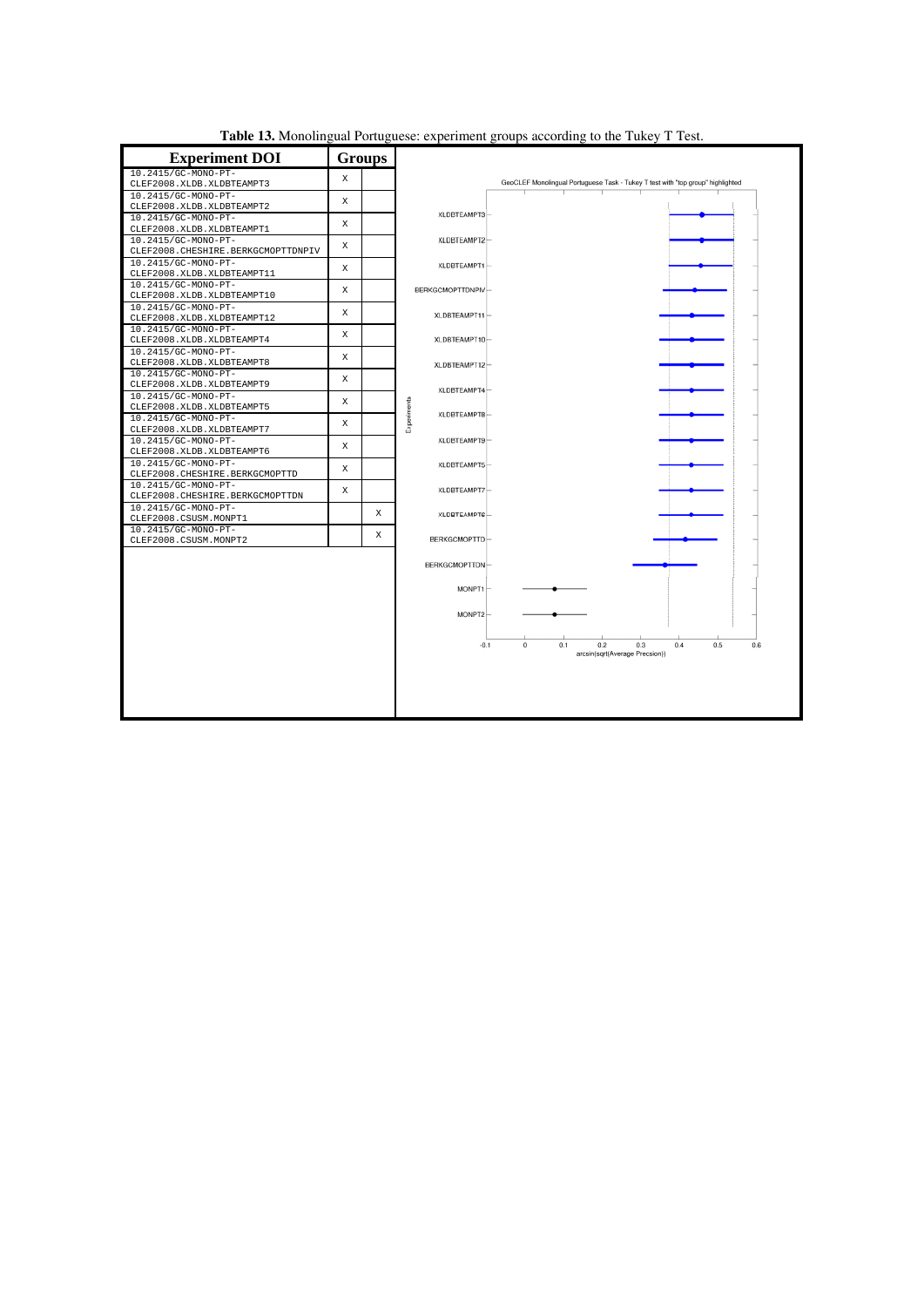

**Table 14.** Bilingual English: experiment groups according to the Tukey T Test.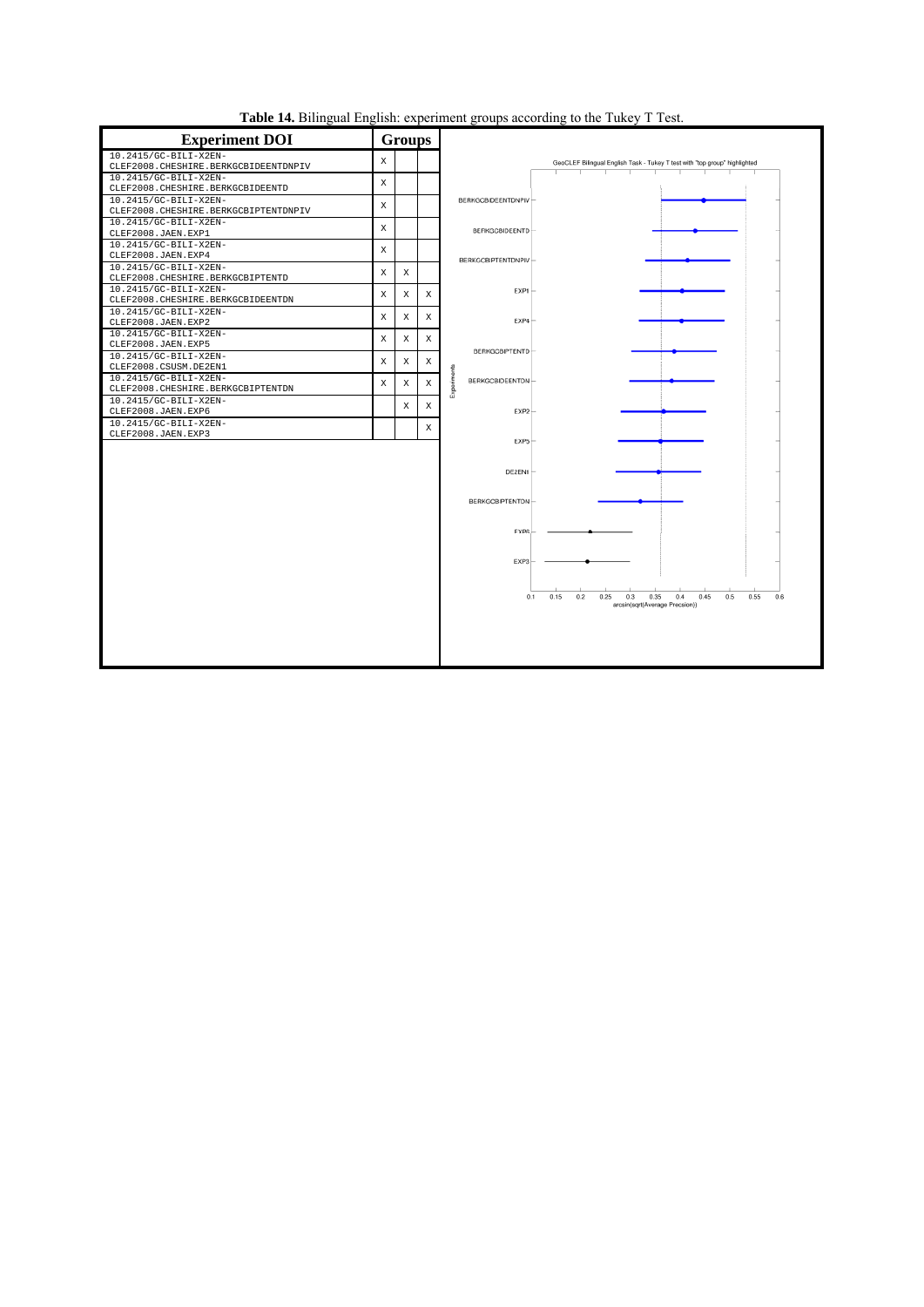| Table 15. Bilingual German: experiment groups according to the Tukey T Test. |  |  |  |
|------------------------------------------------------------------------------|--|--|--|
|                                                                              |  |  |  |

| <b>Experiment DOI</b>                                           |             | <b>Groups</b> |                     |                                                                                 |
|-----------------------------------------------------------------|-------------|---------------|---------------------|---------------------------------------------------------------------------------|
| 10.2415/GC-BILI-X2DE-                                           | X           |               |                     |                                                                                 |
| CLEF2008. CHESHIRE. BRKBIENDETDNPIV                             |             |               |                     | GeoCLEF Bilingual German Task - Tukey T test with "top group" highlighted       |
| 10.2415/GC-BILI-X2DE-                                           | X           |               |                     |                                                                                 |
| CLEF2008.HAGEN.FUHPTGTD01                                       |             |               |                     |                                                                                 |
| 10.2415/GC-BILI-X2DE-                                           | X           |               | BRKBIENDETDNPIV-    |                                                                                 |
| CLEF2008. CHESHIRE. BERKGCBIENDETD                              |             |               |                     |                                                                                 |
| 10.2415/GC-BILI-X2DE-                                           | X           |               | FUHPTGTD01          |                                                                                 |
| CLEF2008.HAGEN.FUHPTGTD21                                       |             |               |                     |                                                                                 |
| 10.2415/GC-BILI-X2DE-<br>CLEF2008. CHESHIRE. BERKGCBIPTDETDNPIV | X           |               | BERKGCBIENDETD-     |                                                                                 |
| 10.2415/GC-BILI-X2DE-                                           |             |               |                     |                                                                                 |
| CLEF2008. CHESHIRE. BERKGCBIPTDETD                              | $\mathbf X$ |               | FUHPTGTD21          |                                                                                 |
| 10.2415/GC-BILI-X2DE-                                           |             |               |                     |                                                                                 |
| CLEF2008.HAGEN.FUHPTGTD20                                       | X           |               |                     |                                                                                 |
| 10.2415/GC-BILI-X2DE-                                           |             |               | BERKGCBIPTDETDNPIV- |                                                                                 |
| CLEF2008. CHESHIRE. BERKGCBIENDETDN                             | X           |               |                     |                                                                                 |
| 10.2415/GC-BILI-X2DE-                                           |             |               | BERKGCBIPTDETD-     |                                                                                 |
| CLEF2008.HAGEN.FUHPTGTDN21                                      | X           | X             |                     |                                                                                 |
| 10.2415/GC-BILI-X2DE-                                           |             |               | FUHPTGTD20-         |                                                                                 |
| CLEF2008.HAGEN.FUHPTGTDN20                                      | X           | X             |                     |                                                                                 |
| 10.2415/GC-BILI-X2DE-                                           |             |               |                     |                                                                                 |
| CLEF2008.HAGEN.FUHENGTDN20                                      | X           | Χ             | BERKGCBIENDETDN-    |                                                                                 |
| 10.2415/GC-BILI-X2DE-                                           |             |               | Experiments         |                                                                                 |
| CLEF2008. CHESHIRE. BERKGCBIPTDETDN                             | X           | Χ             | FUHPTGTDN21         |                                                                                 |
| 10.2415/GC-BILI-X2DE-                                           |             |               |                     |                                                                                 |
| CLEF2008.HAGEN.FUHENOTDN20                                      | X           | X             | FUHPTGTDN20         |                                                                                 |
| 10.2415/GC-BILI-X2DE-                                           |             |               |                     |                                                                                 |
| CLEF2008.HAGEN.FUHENOTD20                                       | X           | X             | FUHENGTDN20         |                                                                                 |
| 10.2415/GC-BILI-X2DE-                                           | X           | Χ             |                     |                                                                                 |
| CLEF2008.HAGEN.FUHENATD20                                       |             |               |                     |                                                                                 |
| 10.2415/GC-BILI-X2DE-                                           | X           | X             | BERKGCBIPTDETDN-    |                                                                                 |
| CLEF2008.HAGEN.FUHENATDN20                                      |             |               |                     |                                                                                 |
| 10.2415/GC-BILI-X2DE-                                           |             | X             | FUHENOTDN20-        |                                                                                 |
| CLEF2008.CSUSM.EN2DE1                                           |             |               |                     |                                                                                 |
|                                                                 |             |               | FUHENOTD20          |                                                                                 |
|                                                                 |             |               |                     |                                                                                 |
|                                                                 |             |               | FUHENATD20          |                                                                                 |
|                                                                 |             |               |                     |                                                                                 |
|                                                                 |             |               |                     |                                                                                 |
|                                                                 |             |               | FUHENATDN20         |                                                                                 |
|                                                                 |             |               |                     |                                                                                 |
|                                                                 |             |               | EN2DE1              |                                                                                 |
|                                                                 |             |               |                     |                                                                                 |
|                                                                 |             |               |                     |                                                                                 |
|                                                                 |             |               | $\bf{0}$            | 0.2<br>0.1<br>0.3<br>0.4<br>0.5<br>0.6<br>0.7<br>arcsin(sqrt(Average Precsion)) |
|                                                                 |             |               |                     |                                                                                 |
|                                                                 |             |               |                     |                                                                                 |
|                                                                 |             |               |                     |                                                                                 |
|                                                                 |             |               |                     |                                                                                 |
|                                                                 |             |               |                     |                                                                                 |
|                                                                 |             |               |                     |                                                                                 |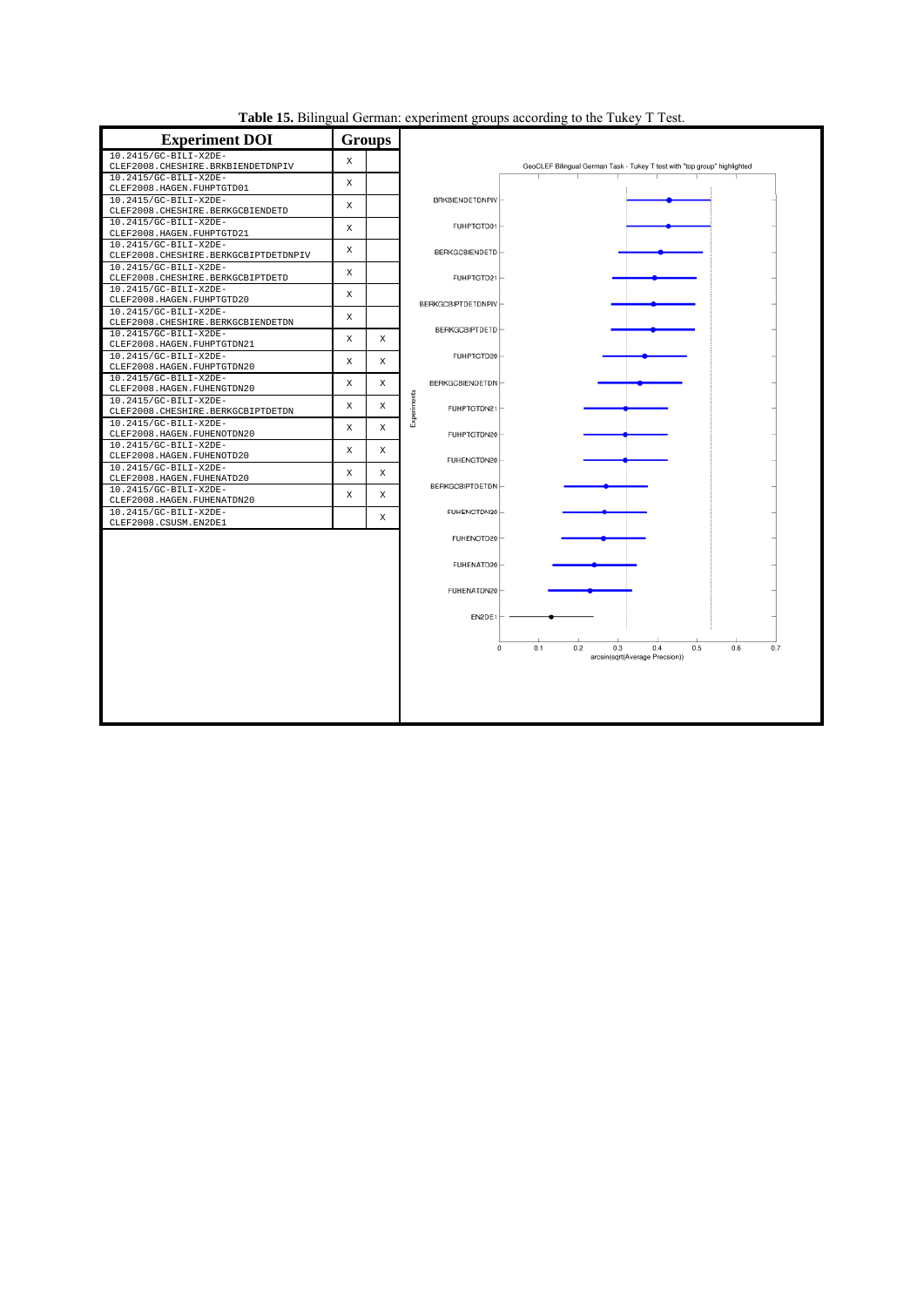

**Table 16.** Bilingual Portuguese: experiment groups according to the Tukey T Test.

### **5 Conclusions and Future Work**

GeoCLEF has developed 100 topics and relevance judgments for geographic information retrieval. Another 26 topics with geographic specification were selected out of previous ad-hoc topics from CLEF. This test collection is the first GIR test collection available for the research community and it will be a benchmark for future research.

GIR is receiving increased notice both through the GeoCLEF effort as well as through scientific workshops on the topic. The wide availability of geographic systems on the Internet will further increase the demand for and the interest in geographic information retrieval.

For GeoCLEF 2009, a new GikIP track is again planned.

In addition, a query parsing and classification task is planned for GeoCLEF 2009. Such a task has been part of GeoCLEF 2007 [8] and it requires the participants to identify geographic queries within a large set of queries from a search engine log. All participants of GeoCLEF 2008 are invited to participate in the discussion of the future of GeoCLEF.